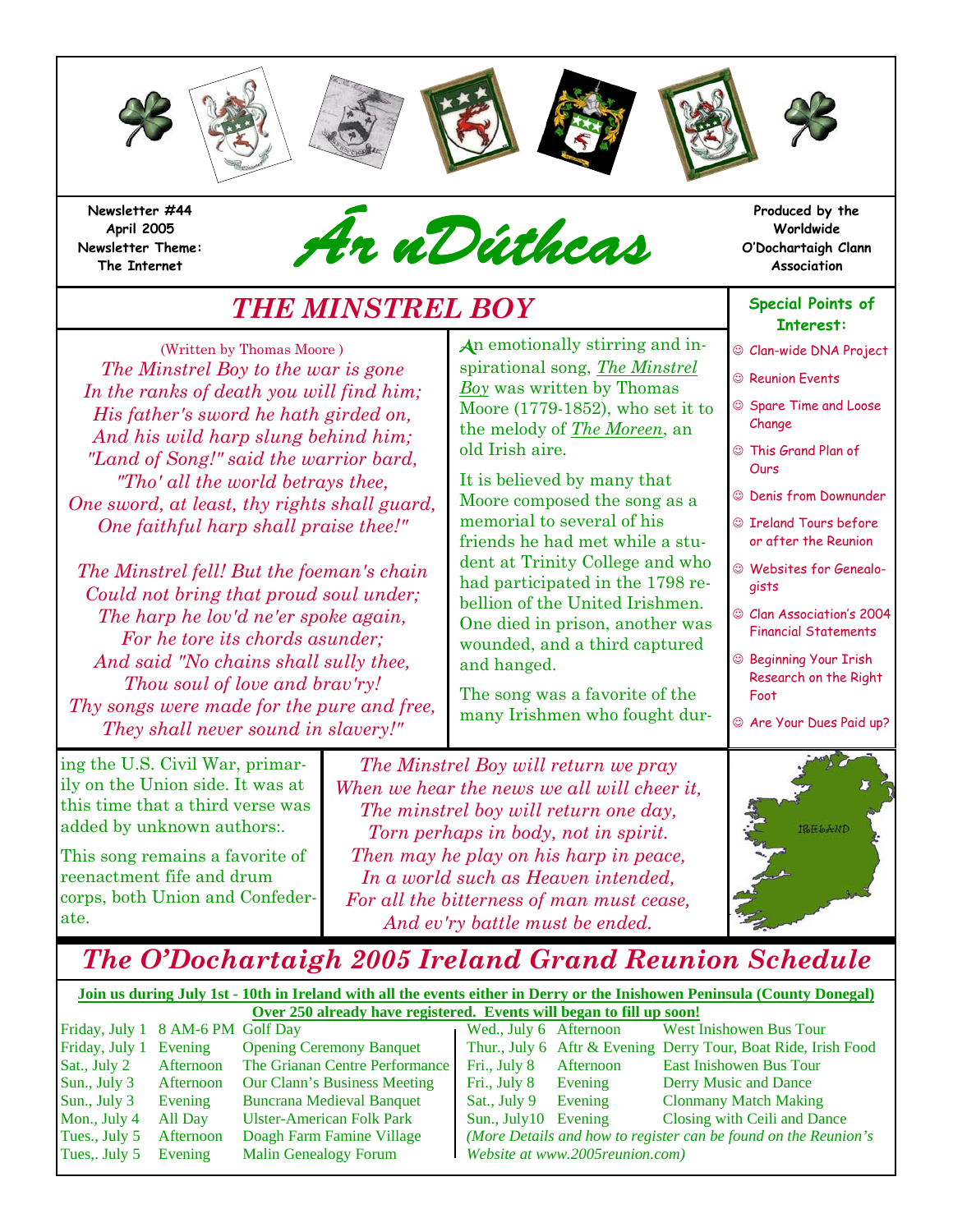# **Clanwide DNA Project**

The O'Dochartiagh Clann DNA project is up and running. We have 15 participants, with more joining all the time. If you have considered joining but not yet done so, why not sign up today? The more participants we have, the more meaningful our results will be and the more family lines we can connect.

We had an article on page 3 of the last Association newsletter and all members should have received an email announcement of the project. The best way to find out about the testing is to go to the website www.FamilyTreeDNA. com. This is the site for the servicecompany we are using for our project. The site contains a much clearer and more detailed explanation of the testing process and the meaning of the results than I could ever give here.

*The testing is reasonably priced and completely painless.* 

The testing is reasonably priced and completely painless. I hate even getting a flu shot, but had no problem with this test procedure. All you have to do is rub a plastic stick against the inside of your cheek. There

was no pain, no puncture, no wound and no blood. The results will

show you a number associated with each different tested marker. You can sign up to have 12, 25 or 37 markers tested. Most of our participants have signed up for the 37-marker test. The higher marker tests provide you with more critical details, which when compared with other "Dohertys" could tell us the family line you descend from. You may even find family members you never knew that you had.

by James (Jim) B. Dougherty (jdougherty1928@aol.com) and Michael Doherty (mdoherty@morganlewis.com)

|                                                                                                                                                                                                                                                              | <b>Local Events During Our Ireland Reunion</b>                                                                                                                                                                                                                                                                                                                                                                                                                                                                                                                                                                                                                                                                                                                                                                                                                                                                                                                                                                                    |
|--------------------------------------------------------------------------------------------------------------------------------------------------------------------------------------------------------------------------------------------------------------|-----------------------------------------------------------------------------------------------------------------------------------------------------------------------------------------------------------------------------------------------------------------------------------------------------------------------------------------------------------------------------------------------------------------------------------------------------------------------------------------------------------------------------------------------------------------------------------------------------------------------------------------------------------------------------------------------------------------------------------------------------------------------------------------------------------------------------------------------------------------------------------------------------------------------------------------------------------------------------------------------------------------------------------|
| Friday, July 1st<br>Day:<br><b>Time:</b> 2:00 PM<br><b>Place:</b> Grianan Of Aileach                                                                                                                                                                         | <b>Event (Everyone is Invited): "Dedication Ceremony"</b><br>This is at the Grianan of Aileach (Grianan Fort). Pascual O'Dogherty, who is a<br>Spanish Admiral and the brother of our very ill Chieftain, Dr. Ramon O'Dogherty,<br>will be conducting the ceremony.                                                                                                                                                                                                                                                                                                                                                                                                                                                                                                                                                                                                                                                                                                                                                               |
| Daily: Saturday, July 2nd<br>through Saturday July 9th<br>Time:<br>Saturday: 10 AM-5 PM,<br>Sunday: 10 AM-5 PM,<br>All Others: 11 AM to 5 PM<br>Place: Tullyarvan Mill at<br>the North edge of Buncrana<br>by the Crana River, off the<br>main Carndonagh Rd | Events ( <i>Everyone is Invited</i> ):<br>"The Early History of Clann O'Dochartaigh: The Seven Tribes of<br>A.<br>O'Dochartaigh" by Seoirse O'Dochartaigh of Laghey, Co. Donegal<br>"Moving up the Centuries from Niall of the Nine Hostages: (350 AD) to<br><b>B.</b><br>modern times" by: Conn Doherty, Co. Kildare, Ireland.<br>$\mathbf{C}$ .<br>Fine etchings by a Clonmany O'Doherty of O'Dochartaigh country. Some<br>will be for sale.<br>D.<br><i>The story, meaning and expression of Genealogy</i> " by Thomas O'Doherty.<br>E.<br>Paintings of the clan castles and the families that emerged from them.<br>Conducted by Seoirse O'Dochartaigh, Laghey, Co. Donegal. There will be<br>some paintings for sale.<br>$\boldsymbol{F}$ .<br>"A dialogue on Inishowen and O'Dochartaigh Family Research by various<br><i>Clan Members</i> " Our clan's master genealogy database will be on-site for<br>searches.<br>$G_{\cdot}$<br>"My Family and it's many branches" by Conn Doherty of Straid, Clon-<br>many, Inishowen |
| TBD: Dates, times and<br>locations are to be<br>announced later.                                                                                                                                                                                             | We are planning a few (maybe even several) showings of the new $O'Dochartaigh$<br><b>documentary film,</b> which has been filmed and produced by Jeff (O'Doherty) Cam-<br>pagna and his brother. Hours and hours of work have gone into this film and it is a<br>"must see" event by all of us. There will be DVDs for sale, too.                                                                                                                                                                                                                                                                                                                                                                                                                                                                                                                                                                                                                                                                                                 |

# **Electoral Reform Act of 1898**

After the Electoral Reform Act of 1898, nationalists for the first time had a majority on the local council. One of their first actions was to instruct the Unionist chairman to spell Inishowen with an "I" and not an "E". Enishowen was the English spelling used until then by Unionist councillors.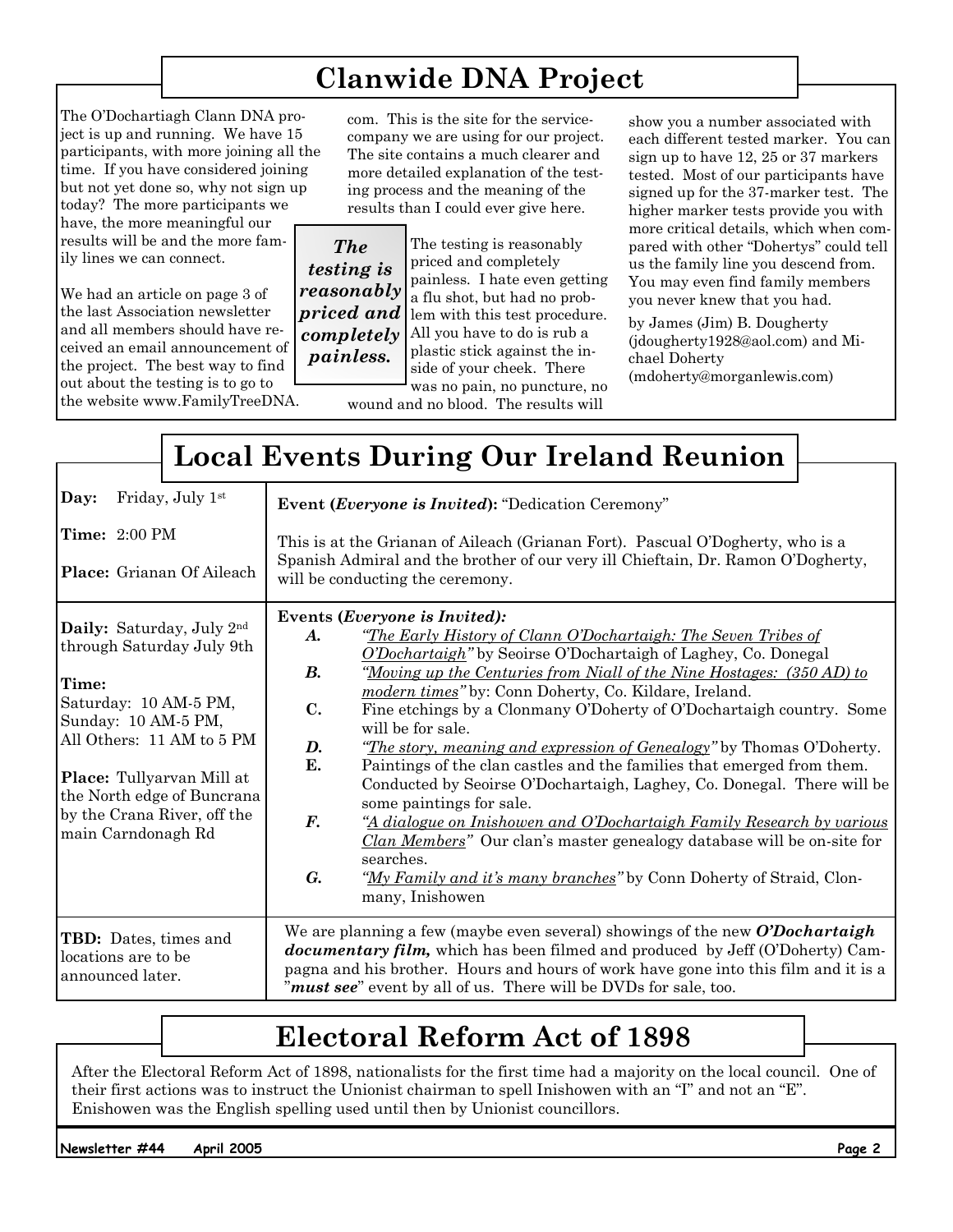#### <u> অনেনেনেনেনেনে</u>

 $\mathbf{\overline{X}}$  $\bar{\mathsf{X}}$ Ŋ  $\boldsymbol{\mathcal{B}}$  $\boldsymbol{\nabla}$  $\mathbf{\nabla}% _{F,F}=\mathbf{\nabla}_{F,F}(\mathbf{X}_{F,F})$  $\boldsymbol{\nabla}$  $\boldsymbol{\nabla}$  $\mathbf{\overline{z}}$  $\mathbf{\overline{X}}$  $\bar{\mathsf{x}}$  $\bar{\mathsf{x}}$ 

 $\boldsymbol{\nabla}$  $\bar{\mathsf{X}}$  $\overline{\mathsf{Z}}$ 区  $\bar{\mathsf{X}}$ 

 $\mathbf{\overline{X}}$ R  $\mathbf{\overline{X}}$  $\bar{\bm{\times}}$  $\boldsymbol{\nabla}$  $\bar{\mathbf{x}}$ 

 $\boldsymbol{\nabla}$  $\mathbf{\overline{X}}$ 

 $\mathbf{\overline{X}}$ 

 $\boldsymbol{\nabla}$  $\bar{\mathsf{X}}$  $\bar{\bm{\times}}$  $\bar{\bm{\times}}$  $\bar{\mathsf{X}}$  $\overline{\mathcal{S}}$  $\mathbf{\overline{X}}$  $\overline{\mathsf{X}}$  $\boldsymbol{\nabla}$  $\mathbf{\overline{X}}$  $\bar{\mathsf{X}}$  $\mathbf{\overline{X}}$  $\overline{\mathcal{S}}$ 

# **Spare Time and Loose Change**

*There has been a great movement in our association which is beginning to build up steam and one that shows great promise.* In December, I received several emails from "Doherty" members that particularly caught my eye and imagination.

Working on the emails from members I was impressed of late with what seemed to be a higher volume of genealogy questions and work being done. "Must be due to the reunion coming up," I thought. Email to email I go. Names, generations, descendants, spouses and many dates were all being read, researched, matched and then prepared for sharing when I hit on a name that I had included in data sent to another member a couple of days earlier. "An old email must have cycled back into my batch," I thought. I stopped, pulled out my notes and went to file the email away as "already done". In my right hand I had the new email and in my left hand the older email. It dawned on me that I had come across two different people researching the same family from entirely different "branches". What these two people would give to know about each other! What excitement will be stirring in their souls for months and years ahead for having someone to share their data with and from who to gain help with their research. I couldn't wait a second longer to contact them.

*Just so that you get the full impact of this "December phenomenon"* you must understand that on that very same day I saw two postings put on the O'Dochartaigh Clann's website by members of the same family; again neither person had any knowledge of the other. The postings were in different areas of the website and may have gone unnoticed. However, the postings were related to a family I had particular interest in for some months together with an active and hardworking member of the association. I was able to see the connection. Again, I was thrilled to point this out to both of them. What a great vantage-point I had to witness these two interesting developments.

After those two episodes came others in quick succession. I spotted a third member researching one of the families, then two more were found researching a third family group together, members of the first two groups contacted others they had met during their years of researching and a fourth group was started. It was time to stop growing and get organized.

There are seven people in one group, five in another and two in the other two. It did not take the process long. I'd say that this is a great testimony to our association and proof that it has matured enough and grown enough and researched enough to be able to build such "focus" teams.

We can do more, but we need to get these established on a good footing. Plans need to be shared on how to proceed with the research, how to best help each other, how to spread out the work, how to best benefit from each other's strengths, how to decide what software to use, how to properly handle discrepancies in the data. At a time of building such as this, it is a time of "sharpening the axe" and "measuring twice and cutting once", and getting everyone on the same "wave-length" as teams ought to be.

### **"Spare time and loose change can go a long way..."**

*Seeing the replies come back from all the people we contacted was exciting.*  Not only did they all love the idea, but added ideas of their own. The cooperation and sharing were wonderful. It was obvious to me that this should be the new "model" for our Association. Within a few days of meeting, these members had doubled their research and quadrupled their commitment to the clan. They had been expecting that someday this would happen and had been loyal to the Association with that hope and now they were experiencing it. They were in the middle of something big, something dynamic and something that ought to be experienced by every member.

Have you always thought that genealogy was lonely work? Have you ever felt abandoned by your family and that all your efforts were taken for granted or unappreciated? It doesn't have to be that way! *Could you use some help? For example, with your genealogy "To-Do" list which is a mile (or 1.33 kilometers) long and just too big for any one person to tackle.* What if you needed to make a trip to Kentucky and Missouri for research or pictures? Maybe you have unknown relatives in those states who will do it, or have already done it! Care to find out? We can help!

Spare time and loose change can go a long way when you've got 3 or 4 on an organized team. Even if no one on your team

could spend any more time on genealogy research than they have been doi8ng, you would still be getting 3 to 4 times the results.

As of this newsletter we are still organizing these first teams and formulating ideas and centralizing the data. We are searching for a genealogy program hosted on the Internet that each team member could access and to which they could add names, dates, sources and stories. If anyone knows about a program that would allow each group to have its own database and collaborate on maintaining it, please let me know.

*We are preparing a postcard campaign to look for other family members and bring them into the group or see what information they may be able to provide. Do you want to be a part of this? Please contact me if you do.* 

*Our DNA Testing Project should also help to place people within one of these Family Groups and help us connect Family Groups with other Family Groups.* Two of our Family Groups are "Daughertys" and they are both from Kentucky, but as of yet we have no link between them. This is a perfect application for DNA testing.

We, as an association, can help each other so much. Some of these ways you've been able to see already from this report of our new Family Group Teams. We can help you find others in your family, make the work go much faster and be more fun, find good software, provide a website for posting data, train each other in establishing and organizing the teams, share ideas on research, broadcast updates by newsletters and emails and provide funding. Of course, the more members we get, the more funding that will be available.

If you are interested in forming a team or being on a team with family members please contact me and we can get things rolling, and remember, all of us need to boast our enrollment so we can accomplish all the work we have in front of us. We are getting organized and we have good tools. We have newsletters, mailings, websites and lots of research to do. All of this is necessary and all of it takes funding. My email is below. Contact me if you are interested. It's that easy to join.

#### *Cameron Dougherty*

*Executive Committee Member (2000-2005) Email: odochartaigh@sbcglobal.net*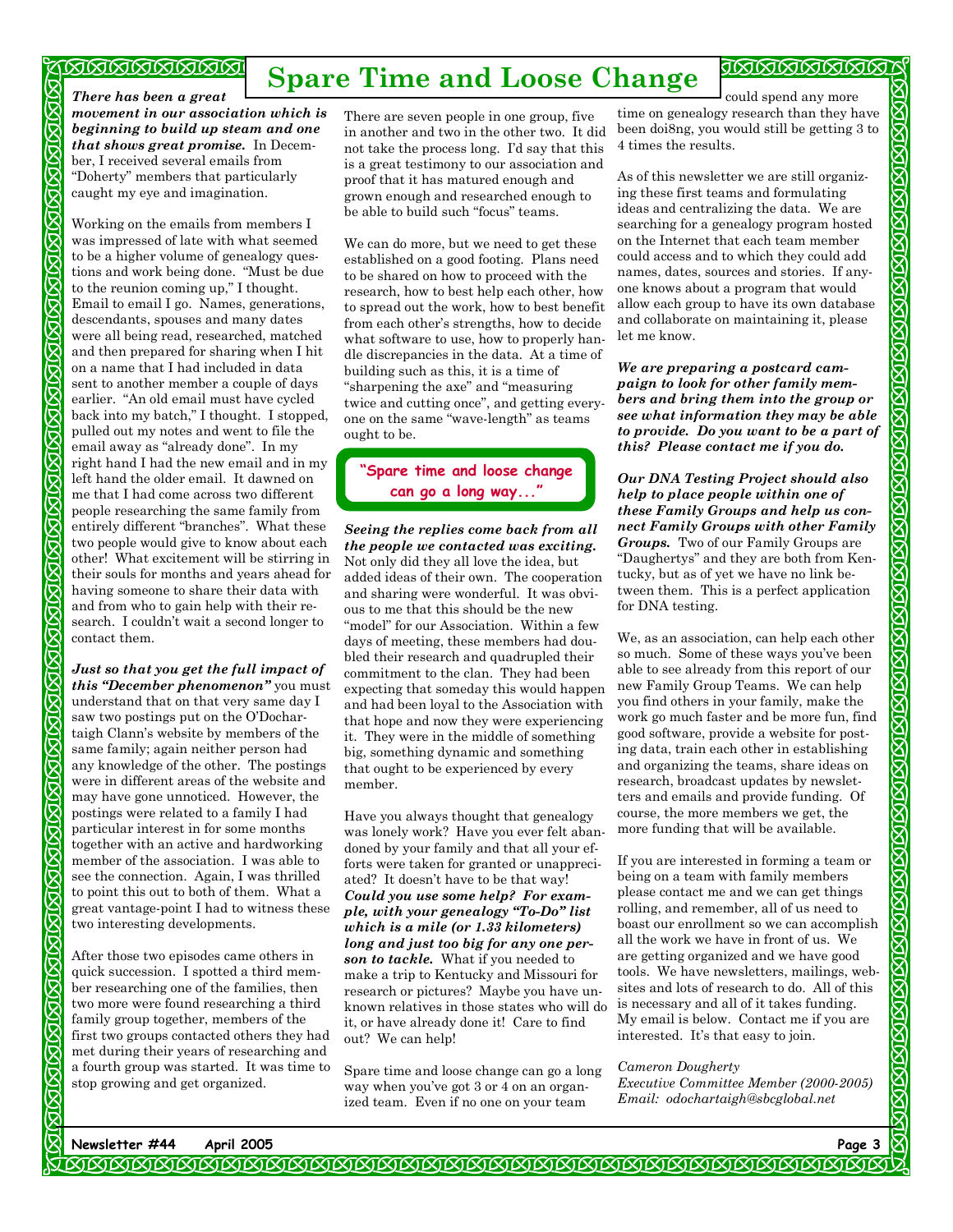# **THIS GRAND PLAN OF OURS**

This last September I vacationed in Ireland with my father. We had pretty much the entire week to ourselves. All of Ireland was at our feet. There's nothing like waking up with the Irish sun in your face or going to sleep in the land in which our ancestors lived out their lives and the territory they protected with their lives. But, the highlight of this trip was to be just Dad and I bursting with conversation. Dad is Pat Dougherty, our Clann Herald and founder.

We covered the breadth and width of Inishowen pretty well. I never enjoyed it more. Lovely people, kind people, hard working people, everyone. Good food, good service and beautiful hills, bays, rivers, lakes, farms and countryside. I hope you are all doing everything possible to visit it yourself this July during our world-wide clan reunion.

We had previously decided to take one entire day out of our research, networking and computer work to travel around the Fanad Peninsula to see the far northwest of County Donegal and look for "Dohertys". Sunshine and blue skies were on the agenda for that day, and all day, as we headed off. I could not even guess what the land was going to be like. With all the hundreds of pictures I have seen of Ireland I don't recall ever seeing one of this area. Now that I have been there, I wonder why. I couldn't keep my camera down and needed to make a stop for more film. It was a day to remember. Lots of people were out on such a fine day and they seemed to be looking for conversation. We obliged them. There were also lots of cemeteries to stop at for gathering Doherty names and wonder about those who were so fortunate to live amidst such beauty, but unfortunately were forced into poverty for political reasons.

Well, I certainly feel more satisfied now that I have been there and seen close up those hills that I had only wondered at from a great distance, and I had gotten to see them with Dad. Dad guiding me, Dad explaining each area. Dad bringing history back to life. Dad chatting lovingly with the people and Dad always in quest and on the look out for Doherty information. Surely a passion that I can't explain; nor any one else who has ever met the man. I have no doubt that some people, even those most scholarly of all people, would say that they could explain it. (So they would say.) But, I suspect that once they had met him they would certainly walk away with newfound information and joys, but not the answer they came to seek.

Since the week was about Dad and the hope that I could see closer than ever what motivates the man to go on when others would have quit. I wanted to take time to discuss the current situation at the clan center, too, and see how we could get members from the association involved. So I did some investigations, asked some questions of Irish friends, put some questions to Dad, everything I could think of. Not being too experienced in detective work, I might not impress you with my findings, but I think it would be interesting to most members. So let's get to the questions and answers.

First some history. Did you know that Dad has been working on genealogy research

*"Today we have just as many hard working and dedicated members and we couldn't exist without them, but why don't we have more?"*

for over 40 years? Building "Family Groups" was originally his concept. He has had many visions for our association and some of them need help from us in order to happen. He began by looking up "Dohertys" all over the world and asked them to support and work in a worldwide group. Many were convinced, too,

for the association grew quite fast. He has since moved to Ireland and has been running a genealogy research center for the Dohertys.

We are collecting all the newsletters from those early years and hope to have them on our website soon. If you were to take the time to read those back issues you would get a good idea of just how many people cooperated and devoted themselves to this association and who adopted Dad's "grand idea" as their own. But I am puzzled by the situation today comparing it to those early years. Today we have just as many hard working and dedicated members and we couldn't exist without them, but why don't we have more? I did not ask that question of Dad. I couldn't. I didn't know what the answer would be and I was afraid it might not be anything I wanted him to have to verbalize. Why break his heart?

However, I still have that over-shadowing question. Why now, at a time he has hundreds of thousands of names collected from our original members, from years of research and from lots of hard working support staffers, do we have so little clan financial support and clan involvement? In the beginning when he had nothing but dreams everyone came alongside him and got things going. Well he has been faithfully "going" ever since. What a mountain of data he has, too, to show for it! Now, where is everyone? Now, it is easier than ever to connect families and people. Now, it is much more likely for a person to find an ancestor of theirs than ever before. Has the "next generation" given up? Was it all just a passing fad? Have they forgotten about Dad and the "grand plan?" Maybe. In that case someone please get the spotlight. Here's Dad, center stage..

I first asked Dad how the funds from his genealogy services were coming in and how the expenses were.

*Pat:* "It is a serious concern of mine. I am hoping for a breakeven year in 2005 and beyond for I will not have the personal funds to subsidize the research and operations, otherwise."

*Cameron:* "How long have you been subsidizing the operations?"

*Pat:* "Since the beginning. The most recent years more than ever since the clan association in North America is getting a new foothold there and becoming the operational center for the clan, with yourself, Eva Gremmert, Steve Daugherty, Brian Baker, Dan Doherty, Kathi Gannon, Martin Darity, Jim Dougherty, Michael Dougherty, Mike Doherty, Jim Doherty, Thomas Daugharty and so many others." (Note of reference for our new readers: Dad contributed \$4000 to the North American O'Dochartaigh Association, which has since grown to become a worldwide association for all our clan members.)

*Cameron:* "Why do you believe that 2005 will be better than the past years?" *Pat:* "There is much excitement in the upcoming reunion, there is a lot of activity and member-to-member networking going on. This has sprung up real recently and the seeds planted so long ago have now grown and will have seeds of their own springing up, too. This clan is far from dead and far from giving up. We will see many successes yet and we will make many more discoveries and there will be more people asking questions about their early family, and those who have benefited from this clan association will be there with the answers

*(Continued on page 10)* 

**Newsletter #44 April 2005**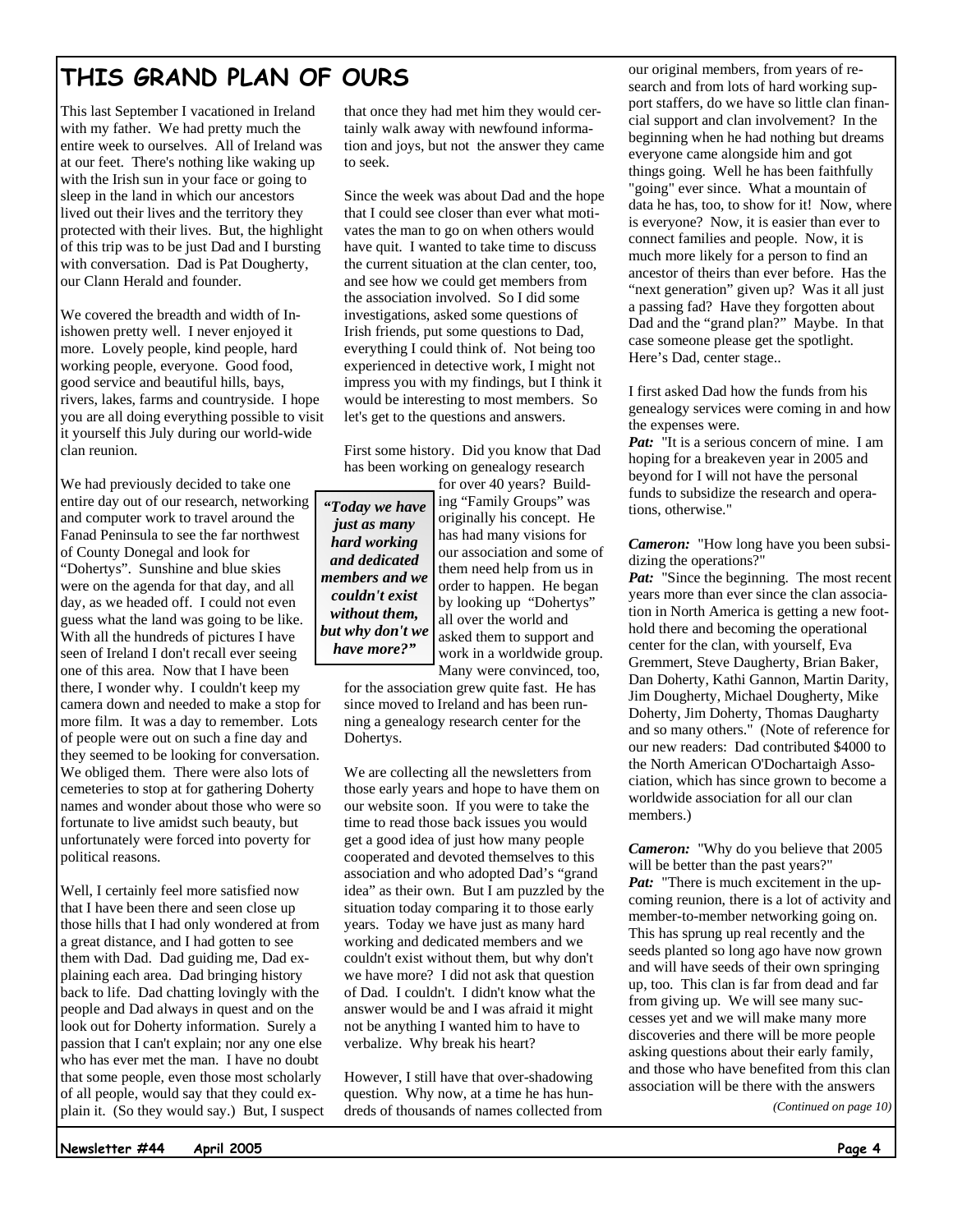# Musings from Denis Down Under

**The very humorous and thought provoking, Denis Matthews from Australia.**

**A**t an interfaith assembly recently our Prime Minister asserted that we should consider what we have in common rather than the differences between the various groups in our society. This, coming from a man who has presided over one of the most shameful periods of Australian Immigration history, sounds somewhat hollow, but it is a concept that cannot be denied. On the other hand, members of our clan association in North America and Australia seem to have so much in common that we tend to ignore our differences.

For a start we speak the same language and we do have a common lineage. So where are the differences?

One night in 1992 I was speaking to a group of police in a cafe in the Bronx. It was time for their meal. They were on call but were virtually off duty so they had time to chat. I was told that one of their group was Irish, but when I asked him when he had *migrated* it became clear to me that we were NOT speaking the same language. It was his grandfather who had migrated, but he considered himself still Irish. My own father was born in Donegal but I would never call myself Irish. At one stage I had an Irish passport but I would always describe myself as Australian. On the other hand, even though my mother's maiden name was Violet Doherty, she took pride in the fact that BOTH her parents had been born in Australia. That was something in which her own children could not boast.

I suppose I am something of a rarity in that I am an Australian who takes a keen interest in the affairs of the Association. I am not alone, but we are a very small band and we have little expectation of recruiting many other Aussies to the cause. My brothers had dealings with the clan Association prior to the first international reunion in 1985. That was part of an effort to find something of our ancestors. I got personally involved in 1999 when we had just discovered another connection. We had stumbled on the fact that my father had a grandmother named Nancy Doherty. I wanted to know if she

was on the database at the clann center. She is now, but we still know very little about her.

I had just one set of Doherty great grandparents. They arrived in Sydney as newly weds in 1855 and settled in the Hunter Valley. When my grandfather Doherty grew to manhood he left the Hunter to select land in Queensland. He returned "home" briefly to be married, then bride and groom both settled across the border leaving behind fairly numerous extended families. I had only five cousins who were their descendants and none of us carried their surname. Is it any wonder then that apart from my siblings my own extended family were mainly my father's nephews and nieces. While still an infant, my father and his sister had been brought from Donegal in 1883. They arrived in Brisbane just one week before my father had his first birthday.

*"I find it almost impossible to imagine conditions in Australia when my father's family arrived in their new country."*

I find it almost impossible to imagine conditions in Australia when my father's family arrived in their new country. To imagine conditions when my Doherty ancestors arrived is even more difficult. That was only 67 years after the founding of the first British penal colony here.

I only began to appreciate some of the strangeness those ancestors encountered when I myself crossed the Equator for the first time in 1991. On that trip to North America I was excited by the prospect of seeing the constellation Orion marching across the sky in an upright manner. But I failed in my quest. It was winter and I could hardly see any stars at all. I certainly could not get my bearings, and it was too cold to be outside at night. It was much the same when I spent a little longer in Britain and Europe the following year. I was permanently disoriented. But when I went to Ireland for a much longer stay in 2000, I had worked hard to adjust my thinking to the movements of the northern sky. I felt happier that I could at least predict where the sun might be in the sky if ever it did reappear.

Here we give thanks for the blessed relief of an overcast day in summer. It may still be humid and one can easily be sun-burnt but there is a chance to escape the glare. I was in Buncrana for the glorious summer of

2000. Sometimes the temperature rocketed to 20 Celsius. It was like a nice winter day here. At that time I had been given a copy of a letter written in 1923 by my grandmother, for her husband, to his brother in Derry whom he had not seen in forty years. I could hear my grandfather despairing of being able to communicate to his brother the contrast between life "at home" and life in his adopted country.

But what a contrast, too, in the plants and animals our immigrant ancestors found in their new country. Some of our worst plant pests were introduced as ornamentals. On our small rural property it is a constant battle to keep in check the rampaging Lantana, the Crofton weed (both species of privet bush) and the potentially huge Camphor Laurel. My grandparents were almost driven from the land by the Prickly Pear. No wonder my father used to sing the praises of those who introduced the biological control of that pest.

We are trying to re-establish rainforest here and we have to protect young trees from the wallabies, but we are happy that the wallabies are making a comeback in this area, where they were once on the brink of extinction. It is a special treat for us to see a wallaby or two in our house yard. If we are lucky we may even see a spiny anteater waddling about the place with its snout on the ground in search of prey. It is a monotreme, a mammal that lays eggs. Less than a kilometre from our house is a creek that surrounds us on three sides. To see that other monotreme (the platypus) one must be prepared to wait quietly by the bank in the early morning or late evening. It forages in water during the night but spends the day in one of its many burrows whose entrance is below the water level.

I wonder what my Irish ancestors thought of snakes. I myself used think that the only good snake was a dead one, but I have had a complete change of heart in recent years. I love to have carpet pythons and brown tree snakes in the ceiling. If they do not catch the rats they will scare them away. But, these lovely reptiles often move on after too short a stay. We were having people to stay in our studio recently and my wife decided that maybe it was time to move the seven snake skins shuffled off by those other welcome visitors.

#### Denis Matthews

*"Denis Down Under"*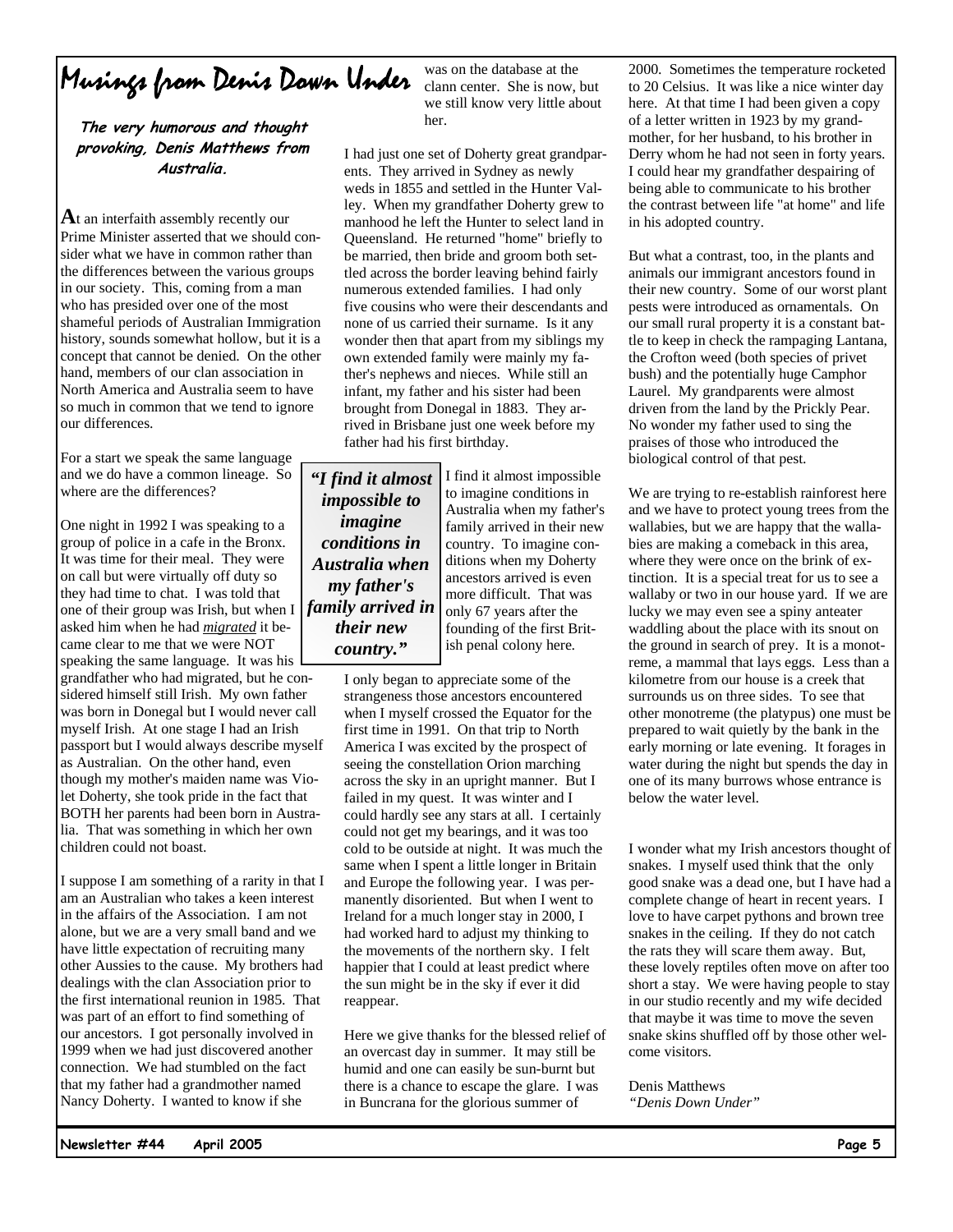# **What Makes a Great Genealogy Software Solution**

*Used with the kind permission of TopTenReviews, Inc.: http://www.genealogy-softwarereview.toptenreviews.com/index.html* 

### **INTRODUCTION**

#### **Which program will allow you to maximize your genealogy research efforts?**

PCs and widespread Internet access have changed the face of genealogy forever. Once relegated to excursions to libraries or distant family history centers with many hours (and many quarters) invested in photocopying, genealogy now has a powerful "instant access" charisma. So compelling is the potential of this new mode of research, many are overwhelmed as to which genealogy software program is best.

This site (above), Genealogy Software Review, is a tool to help you better assess your genealogy software needs so that you can decide which solution will work for you. We have developed a comprehensive report of the TOP 13 genealogy software programs available in the marketplace.

### **WEBSITE ARTICLE**

What makes a great Genealogy Software solution? Whether you're a weekend genealogist or a professional researcher, selecting the right genealogical software program can make all

the difference to how much satisfaction you will derive from your own family history research. Accessing, recording and reviewing data are not only orderly, but fun. Most of the genealogy programs we tried at Genealogy Software Review are adept at letting you enter, then view your family data in a variety of formats, so the software you select will largely depend on the criteria you set. Here is a list of questions that we at Genealogy Software Review believe you should ask when evaluating genealogy software so that you can make an informed decision about which is the best genealogy software program for your needs.

- **Ease of Use** Is the product easy to install, simple to set up and intuitive to use? Is the program compatible with my operating system? Some programs are easy to navigate and logically designed; others will require some time and effort to learn.
- **Determine what your purposes are** Are you looking for an inexpensive program that will manage the basics- storing names, events and dates? What kinds of charts and reports would you like to use to display your family history? Do you want to be able to add photos, voice clips and music to make your record more personable? How about the ability to create your own family Web page?
- **Analyze your Needs**  Do you want a program that is compatible with Internet research? Do you need to support multiple languages? Do you require special fields to

document the rites of the LDS church? Do you need the flexibility of entering your information in Hebrew?

- **Intuitive features vs. software learning time** - Do you enjoy investing time reading tutorials and user manuals to learn how to execute specific tasks? If not, consider the intuitive-style genealogy programs that are designed to teach you as you go.
- **Sharing your Genealogy** Are you going to be sharing your information or receiving data from others online? If so, then you will need a software program that fully supports the transfer of genealogy files from one program to another. Is the genealogy software program you are considering capable of uploading reports, charts and data to the Web?

With the correct genealogy software, you will be able to organize, store and retrieve your family history information in formats that suit your needs.

©2004 TopTenREVIEWS, Inc.

*Editor's Note: Follow the above link to view the comprehensive report with detailed analysis of each software package.* 

*This informative website also contains genealogy 'how-to' articles, help books and latebreaking news reports on genealogy.* 

*Would you also like to know about the best SPAM filtering, Ad blocking or Anti-virus software? It's all here: www.toptenreviews.com* 

# *Discover the True Essence of* IRELADO

Pre− and Post−O'Dochartaigh Reunion Tours of Ireland **Customized especially for the** O'Dochartaigh Clann **by Fresno Travel**

4 and 6 Night Pre-Tours

including transportation from Dublin to Derry

3 and 7 Night Post-Tours

including transportation from Derry to Shannon

*All tours feature*:

4-Star Hotels, Full Irish Breakfast Daily, Modern Motor Coaches, Professional Tour Guide and a Reunion Travel Consultant

### Call or *e*−mail for details 866−989−3733

Smallplanettours@aol.com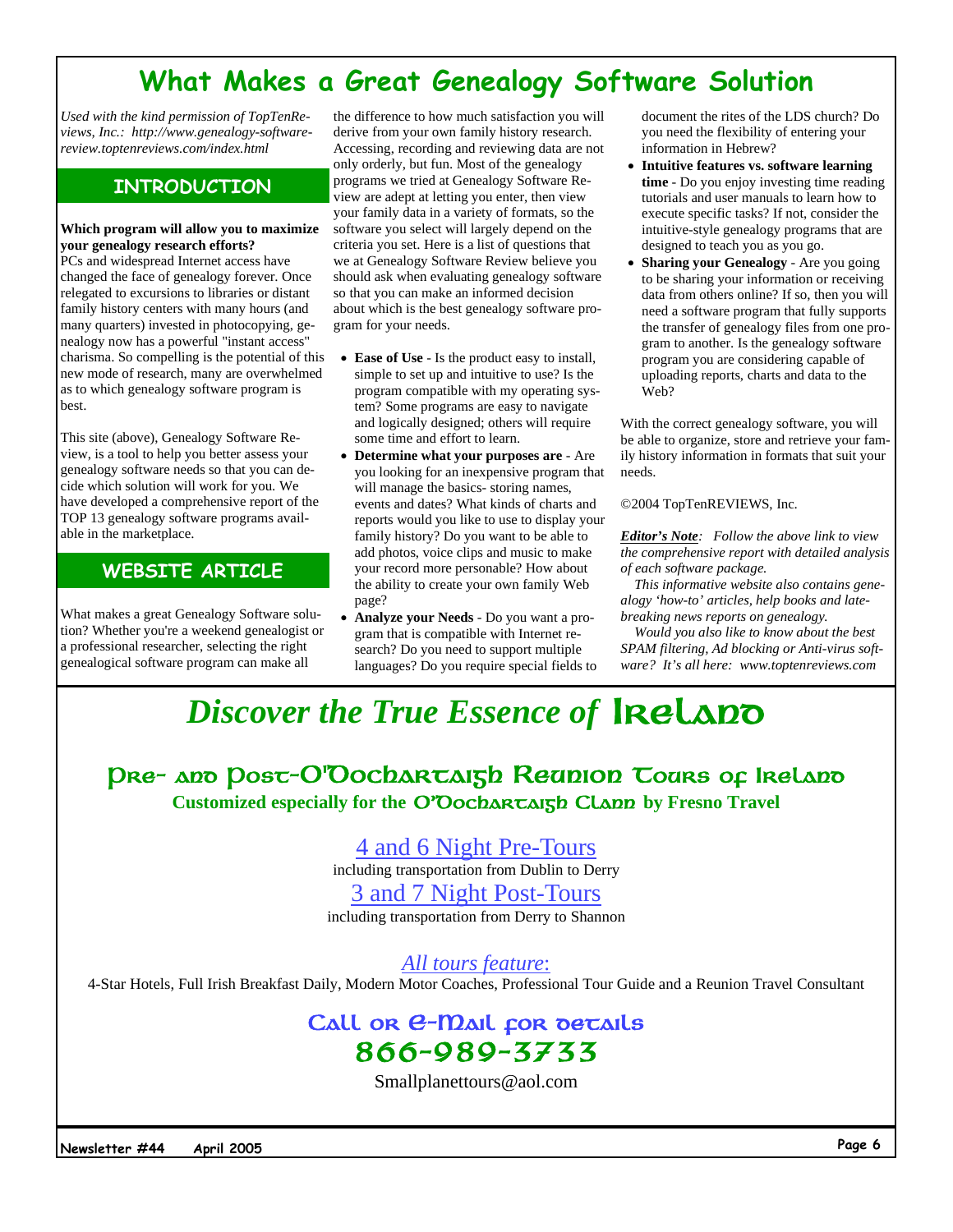## **A Letter Sharing Family Information**

(With Permission from Marta) By: Marta Dougherty Stern

Richard G. Scoble III, in Coupeville, Whidbey Island, WA is the son of Gertrude Dougherty and Richard Garfield Scoble (deceased 10/30/97 at age 89). Gertrude was the daughter of Amos Dougherty (my father's younger half brother) and the granddaughter of Joseph F. Dougherty (born 2/16/1830) and Clara White.

Joseph was first married to Azubia White (who slipped on a pear peel and broke her neck); they had 2 boys, including my dad (William Dougherty),

and one girl, Weltha (born in the Oregon "Territory" in a log cabin). Clara came to Oregon to help take care of the children, married Joseph, and bore him six sons.. I just found out about them and met their children, grandchildren, and greatgrandchildren about 5-7 years ago. My dad, William, was 65 when I was born, so the sons of his half-brothers are 10-15 years older than me

Joseph was one of nine children born to Henry Dougherty, born in Indiana (died 1869), and Celia Gamon born 1808/1811 in Virginia. Henry fought the British in the War of 1812 under Jackson and was the son of William Dougherty born in Ireland - there I run into a brick wall!! Joseph went back to Hale, Missouri after he married Clara. Son Charlie took off for the Gold Rush, followed soon after by younger brother (my dad William), who got as far as San Francisco. He worked in a saloon until he was hijacked onto a ship (he was 15 years old). However, he escaped and headed South to the Mojave Desert. At the time, a Lt. U. Grant headed up the U.S.'s only "camel cavalry" - which was based at Fort Tijon (the mountain pass between So. Calif. and the Central Valley).

Dad went to work at the Tijon Ranch, where he eventually married the foreman's daughter. (Mae lived to

the ripe old age of 106). Dad had a son (Big Jim) and a daughter (Weltha - named after his sister). My brother Harry and I knew and loved them both. Dad brought all his brothers to California *Joseph went back to Hale, Missouri after he married Clara. Son Charlie took off for the Gold Rush, followed soon after by younger brother* 

and got them started in business. He wildcatted for oil in Texas and California, put the Union Pacific through Califor-

nia, and bought ocean-front land from Oceanside to San Diego - which kept Mae and my half brother and sister in clover for the rest of their lives. However, dad got restless and decided to head into Central and South America to start "American-style" commissaries in Chili, in Panama (they were

# **Linda Dockery "THE BOOK DOCTOR"**

*(my dad William), who got as far as San Francisco.*

**Award Winning Author, Screenwriter, Poet and Speaker http://www.dockery004.com** 

Linda has won numerous awards for her writings, including an Irish Heritage Award in 1999 for Best Short Story "The Little Folk". Here are some of her accomplishments:

**FILM:** Her film work includes two films: Inherit the Devil and Wilderness Love

**BOOKS:** She is a published author of ten books.

**MAGAZINES:** Her articles have appeared in: American West Magazine,

Ladies Home Journal, Country Living, McCall's, Quarter Horse Journal, Appaloosa Journal, Western Horseman, American West Magazine, American Cowboy

**NEWSPAPERS:** Her newspaper stories and articles have appeared in the: Louisville Courier Journal, Boston Globe, Oklahoma Tribune, Washington News, USA Today, and local papers, Salem Leader. Banner Gazette, Corydon Democrat.

**POETRY:** Her poetry has been used on Hallmark Greeting Cards.

In addition to writing award-winning

building the canal), etc. Mae got as far as New Orleans and turned back and that was the end of their marriage.

Dad married mom in Costa Rica around the turn of the century - at the time he was a wealthy man but he lost \$250,000 in stock during "the Crash"- not long before I was born. His partner jumped out of a window, and dad just went back to work - this time for the United Fruit Company. Their engineers were having problems getting the railroad across a canyon, when dad stepped in and saved the day. He worked for United Fruit in Chili, Costa Rica and Guatemala where he died at his desk at 80+.

He was a tough old bird: A rail car ran over his leg (always walked with a limp thereafter) and gangren set in. The doctor was going to amputate the leg, but dad told Doc that if he took the leg off, he was a dead man. Dad kept the leg and he and the doc were great friends. Doc told the story that dad needed his tonsils out, so he showed up at 5am, sat across from the doc, opened his mouth, and said "go to it." Doc said, "Nope, gotta put you out." Dad said: "Nope, gotta get to work." Dad took hold of the doctor's knees and squeezed so hard that Doc said the surgery hurt him more than it did dad.

*(I thought this would be a good email for everyone to see that good family genealogy and history is being shared all over the world "Doherty-to-Doherty."……Cameron Dougherty)* 

books and articles, Linda is in demand as a professional speaker. She presents seminars and training workshops for associations, organizations and corporations. She speaks about multiple aspects of the writing business.

Linda was a founding member on the Board of Directors for the Indiana Film Makers Guild and served as Vice President of the East Coast Scriptwriters Union. For a year, Linda was a columnist for the Indiana newspaper, the Banner Gazette and was editor of the International magazine, Pen Works and offers book reviews for several newspapers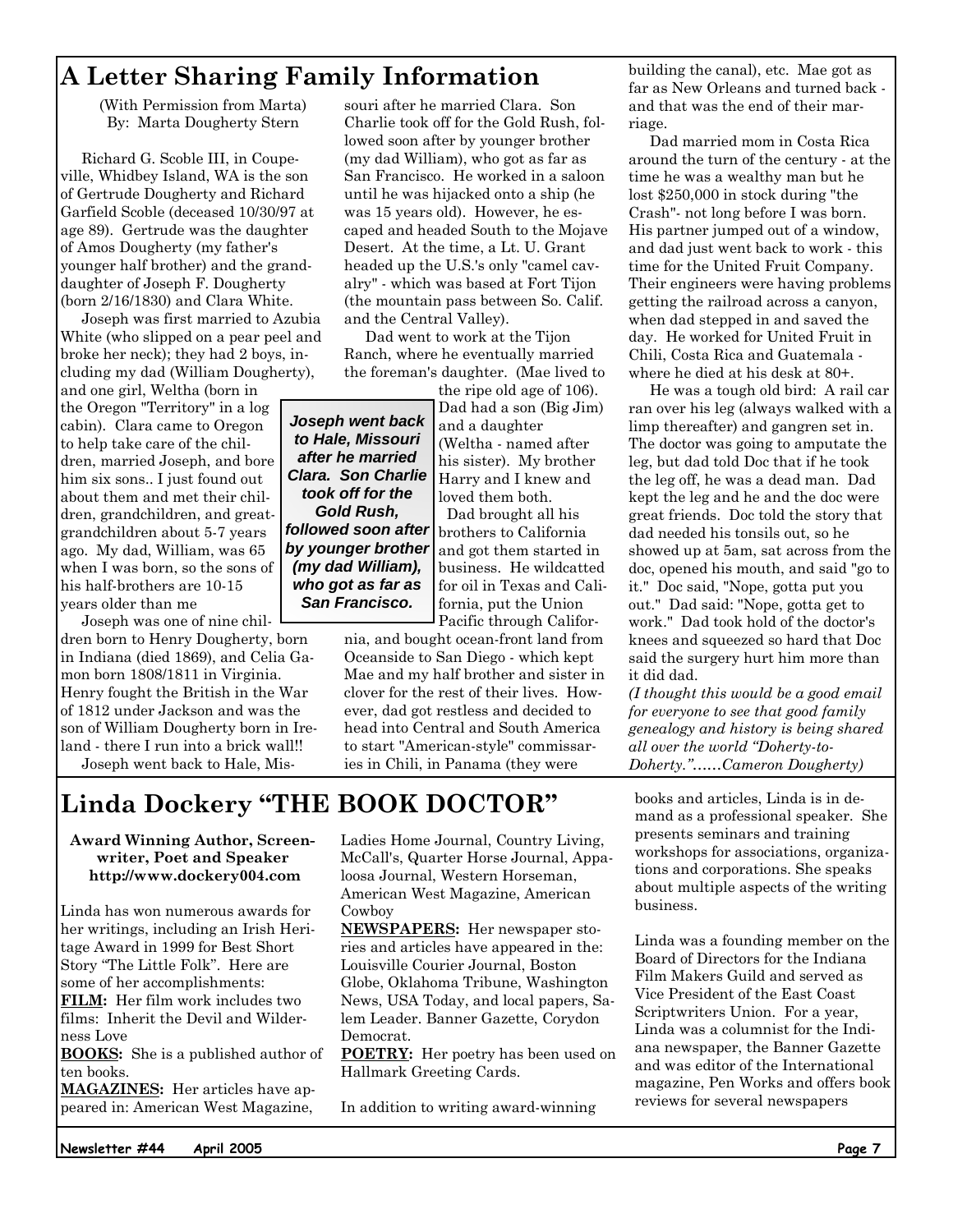# **From the "CensusTools" Dec. 2004 Newsletter** (Used with Permission)

*Written by Gary Minder of Poulsbo, WA as found on www.censustools.com* 

*Please visit Gary's website for: Free -Genealogy Spreadsheets! Archive Census, Cemetery and Manifest Data Also read "How Census Tools Got Started."* 

**B**efore I review the various online genealogical sources, let me get on my soapbox for a bit. The Internet has revolutionized genealogical research. The flip side though is a mindset that anything found on the Internet must be a true fact. Go to any of the big genealogy sites and you'll find their version of online family trees. Most offer free searches with promises that a match can add generations to your family tree. Where did they get all this data? It came from fellow genealogists who have merely submitted their own databases for inclusion. These online family tree databases are NOT original source material and the submitters may well have gotten their information from other online submitters. In many cases, the logic becomes cyclical as more and more submitters upload data based on other uploads. Online family tree database matches can often provide clues and avenues for further research, but I for one would never import such data into my own database unless I knew and trusted the contributor or until I could review and verify original source documents.

So where to find original source material?

*(Reviews on Free Internet Sources done this newsletter. Next newsletter will be Gary's reviews of Ancestry.com and Genealogy.com.)* 

### **Free Sources**

### **Ellis Island Records:**

*www.ellisisland.org* **O**ne of my favorite websites and a must stop for anyone with an ancestor who passed through Ellis Island between 1892 and 1924. All the more so because you may have met the immigrant grandparents and

great grandparents who appear in the records. All searches are free and you can view images of the original manifest pages. Unfortunately they use javascript to disable the right mouse click function, preventing a user from saving an image to a hard drive. If you disable javascript in your browser, you can right click and save a relatively low resolution image, but you can't view a higher resolution image which actually allows you to zoom in enough to read the manifest. You can order 11 x 17 or 17 x 22 prints of a manifest for \$25 or \$35 respectively. Many manifest records cover two pages, doubling the cost. As an added bonus, there are photos available for many of the ships referenced in the manifests. After you register for a free account, you will be able to save your searches, making it easy to split your research over multiple sessions without losing track of your progress. If you plan to use this database extensively, consider the search portal at stevemorris.org where you will find an easy to use interface which makes Ellis Island searches much easier. There are also tools there for when the database returns the wrong manifest. Pros:

- Free images of original manifests
- Image library of many of the ships referenced in the manifests Cons:
- Difficult to store high resolution images to your computer
- The database tends to be buggy and you will occasionally be sent to a manifest page completely unrelated to the ship crossing you need. It's extremely difficult to eventually locate the correct record when this happens.

#### **BLM General Land Office:**

*http://www.glorecords.blm.gov* **A**nother favorite and a great resource for searching land patents. The images are extremely high quality and you can view them in a variety of formats for ease of viewing, printing

and saving to hard drive. Unlike the Ellis Island website, it is easy to save the images locally. You can also order certified copies of the land patents on either plain paper or parchment for a very low fee. One potentially important feature is the ability to search on the legal description of a piece of land. For instance, my 3g-grandfather settled in Lenawee County Michigan, Township 8S, Range 2E. By searching on that legal description, I can see every other patent in that same township. Pros:

- Very high quality images
- Easily download images to your hard drive
- Extensive search options Cons:
- None that I have found. **Family Search:** *www.*

#### *familysearch.org*

**Y**ou won't see any original source document images online, but the LDS familysearch.org website and Family History Centers are some of the greatest resources available and they are must stops.

#### **Census Records:**

*www.familysearch.org/Eng/ Search/frameset\_search.asp? PAGE=census/se*

**F**amilysearch.org has the 1880 U.S., 1881 Canadian and 1881 British census available to searching. If you get a match, you can view an abstract of the original. The LDS film number is also displayed if you wish to order and view it at your local LDS family library. For U.S. records, there is also a link provided to view the image at Ancestry. For a quick and FREE check of 1880 census records this is a great resource.

### **Intern'l Genealogical Index**

**(IGI):** *www.familysearch.org/Eng/ Search/frameset\_search.asp? PAGE=igi/search\_*

**O**ver 600 million names extracted from vital records from throughout the world. From the website…"The

*(Continued on page 9)* 

**Newsletter #44 April 2005**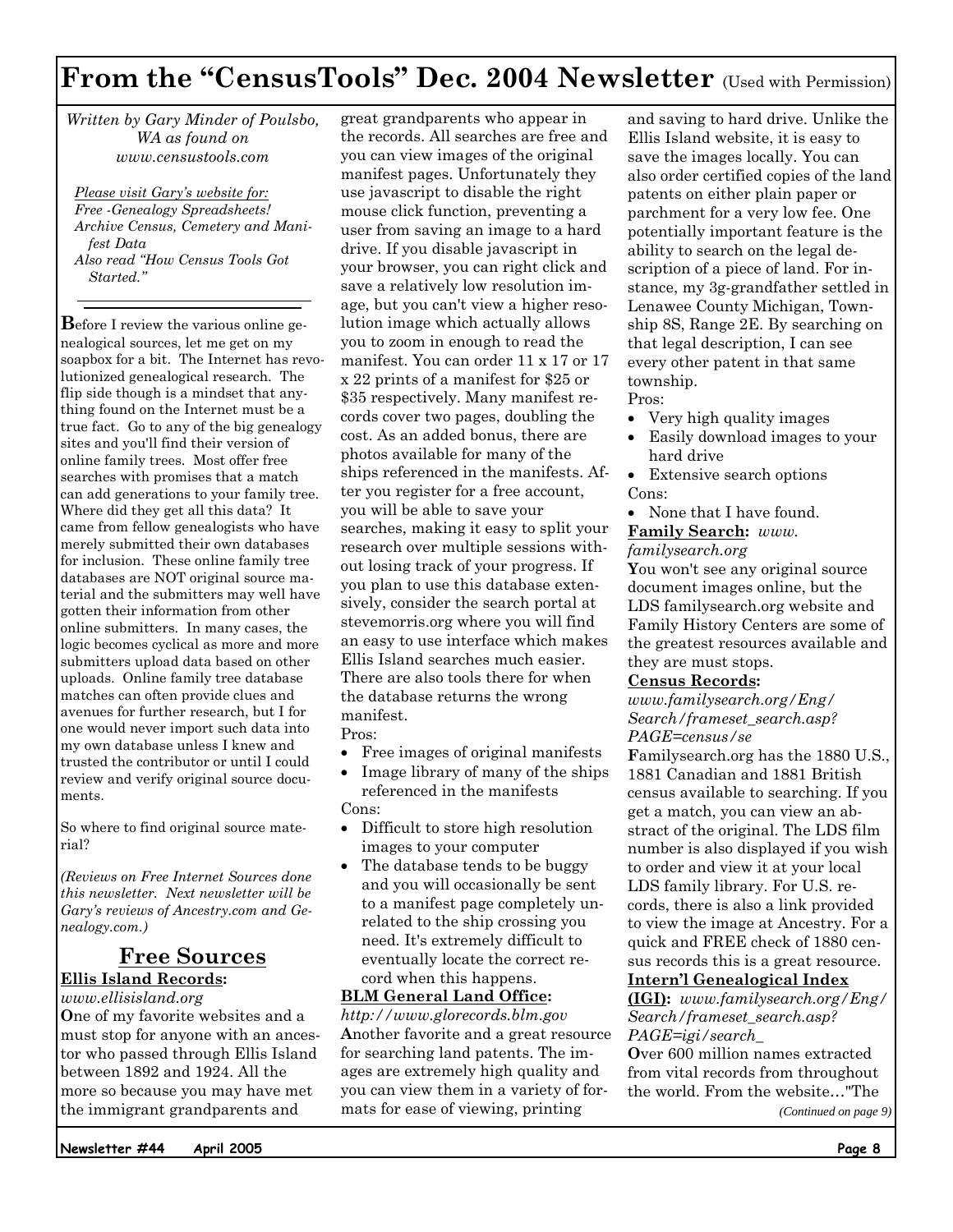#### *(Continued from page 8)*

International Genealogical Index is one of the world's largest collection of genealogical records. Information comes from individual research and original records. The majority of the names are from records of people who lived between 1500 and 1885. Other records have been submitted by members of The Church of Jesus Christ of Latter-day Saints. The index contains:

- Names of millions of deceased persons from throughout the world
- Dates and places of births, christenings, marriages, and other events

#### **Ancestral File:**

*http://www.familysearch.org/Eng/Search/ frameset\_search.asp?PAGE=af/search\_AF.*

*asp&clear\_form=true* 

**O**ver 35 million names arranged by families and pedigrees.

#### **Pedigree Resource File:**

*http://www.familysearch.org/Eng/Search/ frameset\_search.asp?PAGE=prf/search\_PRF. asp&clear\_form=tr* 

**T**his is the LDS answer to databases such as the World Family Tree or One World Tree. Currently at over 80 million names arranged into families from GEDCOM submissions from LDS users.

#### **SSDI:**

*http://www.familysearch.org/Eng/Search/ frameset\_search.asp?PAGE=ssdi/s* 

**N**o need to pay Ancestry or Genealogy.com for SSDI access. Search free here. As of this writing, the LDS SSDI search database is current to March 2004.

#### **Family History Library Catalog:**

*www.familysearch.org/Eng/Library/FHLC/ frameset\_fhlc.asp*

**P**robably the greatest genealogical resource available. With over 2.4 million rolls of microfilm and almost 1 million microfiches, almost any conceivable record or genealogical publication is available for review. Visit your local Family History Center and pay a nominal fee to have any film mailed to the Center for your research. Many big city Centers maintain vast onsite film collections of commonly requested material such as the federal census. Non LDS members are always welcome and the Centers are staffed with the most helpful and friendly people you'll ever meet.

Pros:

- If you can get to a Family History Center, you can access the biggest and best genealogical collection on the planet
- Huge collection of extracted data from decades of research
- Free 1880 census images and SSDI searches

**USGENWEB:** *http://www.usgenweb.org/* **I**n the spirit of keeping genealogy free, USGENWEB provides a vast network of websites, organized by state and county, dedicated to providing free access to genealogy records. USGENWEB features several projects, created to collect and disseminate data that goes beyond county and state lines. USGENWEB features numerous other projects including tombstones, obituaries, church and marriage records. The other way to access USGEN-WEB's resources is to simply enter a state or county website. You'll find links to applicable projects, but you also see a wide range of other state/county specific resources.

#### Pros:

- Dedicated to keeping genealogy research free
- A wide range of records to search and view
- Easy to use state/county websites with focused resources and avenues for research

Cons:

• While possible to get lucky, records can be very thin or non-existent for any particular county

#### **The USGW Digital Map Library:** *http://www. rootsweb.com/~usgenweb/maps/*

**T**heir goal is to make available to genealogists, useful, readable, high quality maps. You will find both archival maps and newly made maps based on scholarly research. Many of these maps date from the 19th century and are useful in visualizing changing county borders and identifying towns which may no longer exist.

#### **Online Census Images Project:** *http://www. rootsweb.com/~usgenweb/cen\_img.htm*

**T**his is a very large collection of census images and indexes from around the country. The images are donated and available for free viewing. The indexes are produced by volunteers who give their time for data extraction from images they own or available online or locally. The images are high quality. Not digitally enhanced like what's available at Ancestry, but better than genealogy. com. Availability is really hit and miss, but definitely worth checking out before paying for a census images subscription.

In conclusion, even as recently as 10-15 years ago, snail mail and trips to the library ruled the day in genealogy research. In just a short period, the age of lightening fast research of original sources from the comfort of your computer chair has really changed the way many of us enjoy the hobby.

Whether to take advantage of available free services or pay for a subscription really boils down to personal preference and how much of a premium one places on the convenience of instant access. For example, any census image available for \$99.95 per year at Ancestry is available from an LDS Family History Center for a nominal rental fee. The decision is between instant viewing via subscription, or a 2-3 week wait and a trip to the library.

*(Continued in the next newsletter)*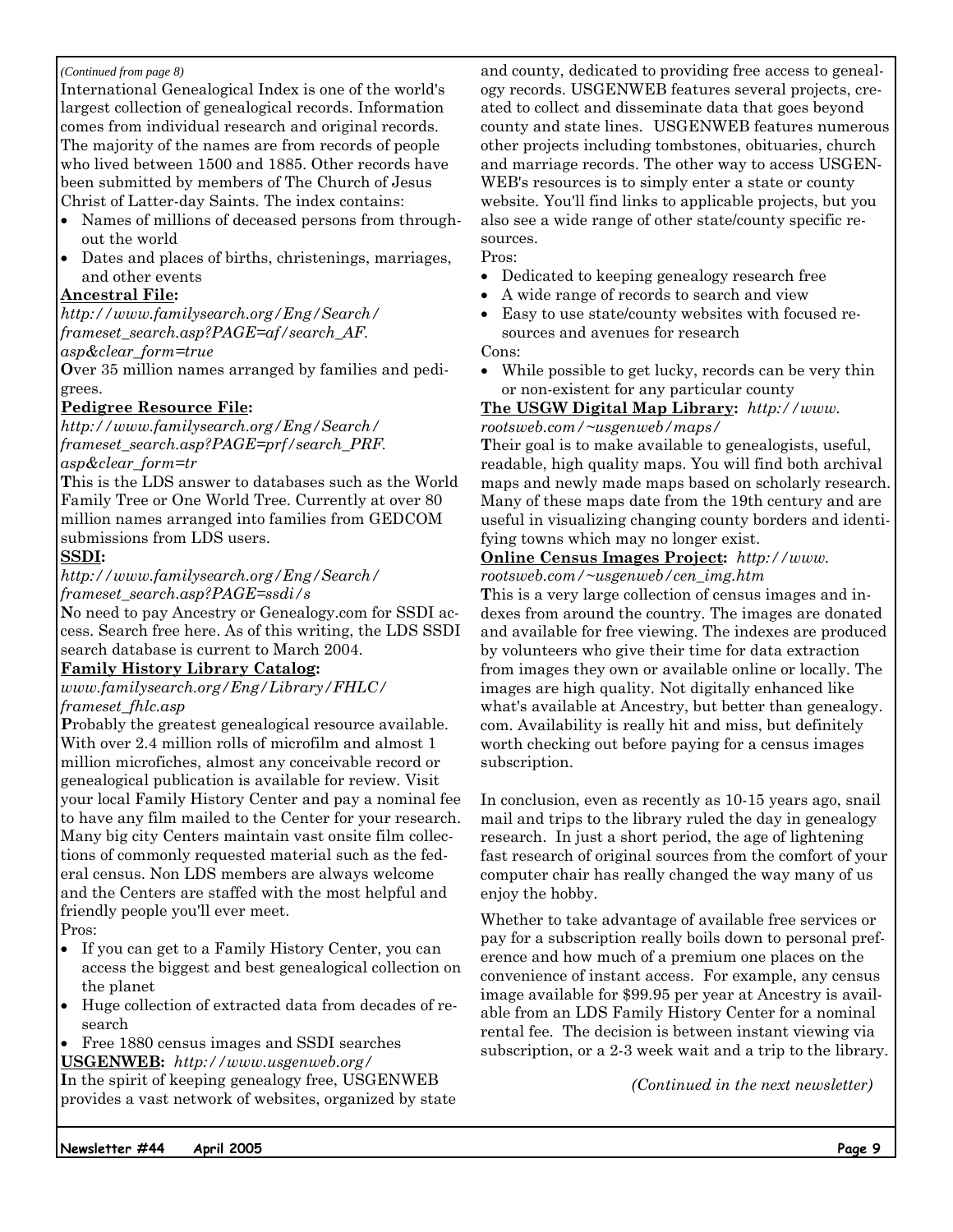### **THIS GRAND PLAN OF OURS**

*(Continued from page 4)*  for them."

*Cameron:* "Can you share with our fellow members what your 2005 expenses are expected to be and will it be much different than most years?"

*Pat:* "The expenses have had to be less for the last few years and staff has been limited to one part-time person. This was done to lower the overall costs and done in the hope that the clan would be rejuvenated and come to its own aid, that is make arrangements to take over this operation. With the newsletters and mailings now being done in North America my costs have dropped. In past years we have had 2, 3 and 4 researchers."

*Cameron:* "You need some help! How have you been able to carry this load all these years?"

*Pat:* "Let people know that they needn't be concerned with the past years. It is the future that they should be concerned with and that I am concerned with, too."

*Cameron:* "If your only operational income (that not from your personal funds) is payment received for genealogy research, then how does this budget breakdown on a weekly basis and per job basis?" Pat: "If I had 4 new jobs per week at 150 Euros each, genealogy operations would break-even. Or if I had 3 new jobs per week and increased my charge to 200 Euros, I would break-even."

| The 2005 Estimated Expenses     |             |             |  |  |  |  |  |
|---------------------------------|-------------|-------------|--|--|--|--|--|
|                                 | Euro        | USA         |  |  |  |  |  |
| <b>Replacement of Machines:</b> | \$700.00    | \$900.00    |  |  |  |  |  |
| Office Supplies:                | 200.00      | 300.00      |  |  |  |  |  |
| Heating:                        | 400.00      | 520.00      |  |  |  |  |  |
| Lights, electricity:            | 500.00      | 650.00      |  |  |  |  |  |
| Hired Labour:                   | 24,000.00   | 32,000.00   |  |  |  |  |  |
| Postal charges:                 | 4,000.00    | 5,200.00    |  |  |  |  |  |
| Incidentals-Travel, etc.        | 1,000.00    | 1,300.00    |  |  |  |  |  |
| Probable Totals                 | \$30,000.00 | \$40,870.00 |  |  |  |  |  |
|                                 |             |             |  |  |  |  |  |

### **A GREAT EMAIL FROM TIM ANTOSY**

Just today I found something I always thought was true but wasn't sure. My great-grandfather Michael Dougherty had a cousin Michael Loughlin. I always thought it was correct but today I found that they came over to the United States on the same ship the INDIA from MO-VILLE AND GLASGLOW.

Obviously I was very excited when I found that information. I guess I should have known more, but although I have been at this now for about 2 years I am always trying to learn more. When my great-grandfather came to the United States and lived in Reading, Pa. there were several names from Leitrim and I am sure I am going to find the same kinds of results when I have the time to go more deeply in names such as McGovern, Kelts, Wynne, Wynn, Reynolds and of course the Loughlins.

I am just so happy about this find. I always knew it and now I can 99% prove it and that makes me very happy. I think this link has increased my changes to find living relatives in Ireland, and for that matter, more relatives in the United States. The only real things I know about Michael Loughlin are here in the United States. I know now when he got here. It was April 15, 1870 on the ship "India" from Moville and I know he was married to Elizabeth Leahy. She lived in Pottsville in the Anthracite region, another strong area for Irish immigrants in Pennsylvania. He died in 1932 at the age of 81. My greatgrandfather died in 1919. He was 1 year older.

*Cameron:* "Which of these scenarios seems more likely to succeed, if either of them?" *Pat:* "Definitely the last one stands the best chance of success." *Cameron:* "What is the best way for people to contact you since they will have so many questions

and will need to submit their own family's genealogy information?

Pat: "Email works great. If they have Legacy genealogy software it is even easier to share data. But emails can contain all the data they wish to submit by having it in Adobe Acrobat or by sending me a GEN-COM file produced by their home PC. Handwritten information can easily be faxed, or scanned into the PC and emailed to me, too. Most requests come by mail and that's appreciated. Please let our members know that either way is fine with me."

*Cameron:* "Last question on budgets and finances. Are you sure you are being reasonable with your expectations to break even this year, or are you letting your excitements cloud your better judgements?" *Pat:* "The other alternative is to close shop and have this Center fade away into the past."

*Cameron:* "That says it all. Reality may be harsh, but it is still the best motivator and it looks to me like there's work to be done here!"

*If you would like to contact Pat for family research his email address is: odochartaigh@iol.ie* 

I have to hope that Michael Loughlin was the son of my great-great grandfather John Doherty' sister, for that is where I think the connection comes in. That is how they were cousins. John Doherty was married to Elizabeth Wynn. According to the 1901 census for Leitrim a John and Elizabeth Doherty were still living at that point. He was 84 and she was 80, of course I have no idea if it was them, but where they lived is not far from the place according to the Griffith data base they lived in 1860 which was in the Catholic Parish of Kiltoghert in the townland of Drumhauver. That is all I really know.

I have Michael Loughlin's death certificate and obituary out of the newspaper and I know some of his relatives who I have talked too, but even they can't confirm who his mother was. I have to somehow find his marriage certificate. I know for me that is how I found out about my great-grandparents because both of their names are on Michael Dougherty and Ellen Kirk's marriage license. It seems every time I find a little piece of this information I am getting closer. I believe in my heart of hearts that old St. Patrick and Our Lady of Knock are looking over me and are helping me. I pray every night for their help and slowly but surely things seem to be happening. I just wish I had more time to work on these things. I know this trip I am going to be making to Ireland is a trip of actually living my dreams and hopes. I can't wait and even if I never meet a relative, this has been a lot of fun.

**COME ON JULY!** 

**Newsletter #44 April 2005**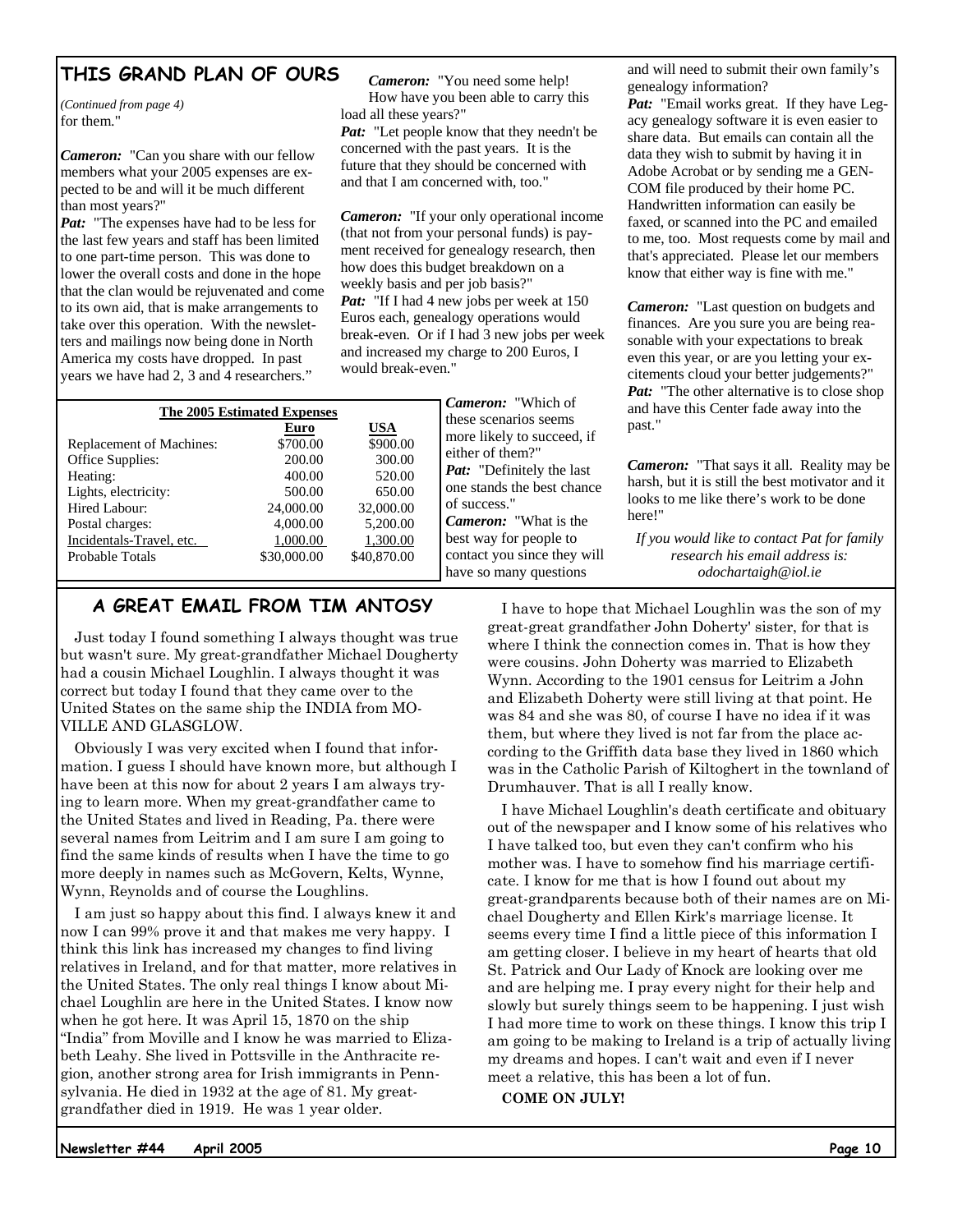**Irish & Irish Genealogy Links:** By Michael Ó Nuadhain (from his website: http://www.inishowenheritage.com/links.php)

|                                                                                                |                                    |                                                          | By the Spanish plumed hat and       |    |
|------------------------------------------------------------------------------------------------|------------------------------------|----------------------------------------------------------|-------------------------------------|----|
| <b>General Inishowen/Donegal/Irish Links of Interest</b>                                       |                                    |                                                          | costly attire                       |    |
| <b>Inishowen Tourism</b>                                                                       |                                    | http://www.visitinishowen.com                            | And the dark eye that's blended o   |    |
| Bórd Fáilte (The Irish Tourist Board):                                                         | http://www.ireland.travel.ie       |                                                          | midnight and fire                   |    |
| Irish Government Website:                                                                      | http://www.irlgov.ie               |                                                          | And the bearing and stature so      |    |
| Clonmany-lots of interesting material about Clonmany Parish: http://www.clonmany.com           |                                    |                                                          | princely and tall                   |    |
| Moville (New website about Moville):                                                           | http://www.moville.com             |                                                          | Sir Cahir you'll know in the mids   |    |
| Donegal County Council- Local Authority for Donegal:                                           |                                    | http://www.donegal.ie                                    | of them all.                        |    |
| Eircom (formerly Telecom Éireann) Ireland's principal Telecoms provider. This site provides an |                                    |                                                          |                                     |    |
| online phone directory:                                                                        | http://www.eircom.ie               |                                                          | Like an oak on the land, like a shi |    |
| Boards.ie (large Irish Message Board Community):                                               | http://www.boards.ie               |                                                          | on the sea                          |    |
|                                                                                                |                                    |                                                          | Like an eagle above, strong and     |    |
|                                                                                                | <b>Irish Media</b>                 |                                                          | haughty is he                       |    |
| 2FM National Radio Station aimed at young people: http://www.2fm.ie                            |                                    |                                                          | In the greenness of youth - yet he' |    |
| Today FM (Another National Radio Station):                                                     | http://www.todayfm.com             |                                                          | crowned as his due                  |    |
| The Irish Times (now subject to subscription):                                                 | http://www.ireland.com             |                                                          | With the fear of the false and the  |    |
| Inish Times (Inishowen's own local paper):                                                     | http://www.inishtimes.com          |                                                          | love of the true.                   |    |
| Derry Journal (North-west newspaper):                                                          | http://www.derryjournal.com        |                                                          | (Contributed by Robert Dougherty,   |    |
| Highland Radio (Donegal's radio station):                                                      | http://www.highlandradio.com       |                                                          | Escondido, CA)                      |    |
| The Irish Independent (free registration):                                                     | http://www.independent.ie          |                                                          | <b>July 5th Malin Genealogy</b>     |    |
| RTÉ Irish national broadcasting company:                                                       | http://www.rte.ie                  |                                                          | Forum                               |    |
|                                                                                                |                                    |                                                          | If you plan on attending this       |    |
| (The radio stations above (at the time of writing) can be listened to live on the web.)        |                                    |                                                          | event, please bring your geneal     |    |
|                                                                                                |                                    |                                                          | ogy information, family picture     |    |
|                                                                                                | <b>Donegal Genealogy Resources</b> |                                                          | and stories. These will help co     |    |
| Lindel Buckley's Excellent Resource Site                                                       |                                    | http://freepages.genealogy.rootsweb.com/~donegal/        | nect you with others and mayb       |    |
| Cyndi's List (a great guide to genealogical sources on the net):                               |                                    | http://www.cyndislist.com                                | your ancestor will be recognize     |    |
| Ellis Island Site-entry point of many immigrants to the USA                                    |                                    | http://www.ellisisland.org                               | by the Irish in attendance.         |    |
| National Archives, Dublin                                                                      | http://www.nationalarchives.ie     |                                                          |                                     |    |
| http://www.nli.ie<br>National Library of Ireland                                               |                                    |                                                          | O'DOCHARTAIGH CLANN ASSOCIATION     |    |
| General Register Office                                                                        | http://www.groireland.ie           |                                                          | <b>Profit and Loss Statement</b>    |    |
| <b>PRONI</b>                                                                                   | http://proni.nics.gov.uk           |                                                          | 12 Months Ending December 31, 2004  |    |
| General Register Office (NI)                                                                   | http://www.groni.gov.uk            |                                                          |                                     |    |
|                                                                                                |                                    | <b>REVENUES AND SALES:</b><br>Membership Dues- 45R & 27S | 2,540                               |    |
| O'DOCHARTAIGH CLANN ASSOCIATION                                                                |                                    | Membership Dues- 1 Lifetime                              | 350                                 |    |
| <b>Balance Sheet</b>                                                                           |                                    | Sale of Merchandise                                      | 415                                 |    |
| As of December 31, 2004                                                                        |                                    | <b>Contributions- 4 Members</b>                          | 1,866                               |    |
|                                                                                                |                                    | <b>Total Revenue</b>                                     | 5,171                               |    |
| ASSETS                                                                                         |                                    | <b>Cost of Goods Sold</b>                                | 350                                 |    |
| <b>Current Assets:</b>                                                                         |                                    | <b>Gross Profit</b>                                      | 4,821                               |    |
| Cash                                                                                           | \$<br>2,353                        | <b>OPERATING EXPENSES:</b>                               |                                     |    |
| Other                                                                                          | 650                                | <b>Departmental Expenses:</b>                            |                                     |    |
| <b>Total Current Assets</b>                                                                    | 3,003                              | <b>Newsletter Expenses</b>                               | \$<br>1,487                         |    |
| <b>Fixed Assets:</b>                                                                           | \$<br>599                          | New Membership Drive                                     | 1,456                               |    |
| Accumulated Deprec.                                                                            | (317)                              | <b>Reunion Expenses</b>                                  | 224                                 |    |
| <b>Net Fixed Assets</b>                                                                        | 282<br><u>\$</u>                   | <b>Genealogy Expenses</b>                                |                                     | 37 |
| <b>Total Assets</b>                                                                            | 3,285                              | <b>Website Expenses</b>                                  | 334                                 |    |
|                                                                                                |                                    | Total<br><b>Administrative Expenses:</b>                 | 3,538<br>\$                         |    |
| <b>LIABILITIES &amp; STOCKHOLDERS' EQUITY</b>                                                  |                                    | <b>Bank &amp; Credit Card Fees</b>                       | 339<br>\$                           |    |
| <b>Current Liabilities;</b>                                                                    |                                    | <b>Office Supplies</b>                                   | 212                                 |    |
| Loans                                                                                          |                                    | Postage                                                  |                                     | 11 |
| <b>Total Liabilities</b>                                                                       | \$                                 | Repair, Maint. & Deprec,                                 | 248                                 |    |
| <b>Shareholders' Equity:</b>                                                                   |                                    | Miscellaneous                                            |                                     |    |
| <b>Retained Earnings</b>                                                                       | 3,285                              | Total                                                    | 810                                 |    |
| <b>Total Shareholders' Equity</b>                                                              | 3,285                              | <b>Total Operating Expenses</b>                          | 4,348                               |    |
|                                                                                                |                                    | <b>OPERATING INCOME</b>                                  | 473                                 |    |
| Total Liabilities & Stockholders' Equity                                                       | 3,285                              | Other Income/Expenses                                    |                                     |    |
|                                                                                                |                                    | <b>NET INCOME</b>                                        | 477                                 |    |
|                                                                                                |                                    |                                                          |                                     |    |
| Newsletter #44<br>April 2005                                                                   |                                    |                                                          | Page 11                             |    |

### 'Sir Cahir O'Doherty' - by Mary Eva Kelly

By the Spanish plumed hat and costly attire 'nd the dark eye that's blended of midnight and fire And the bearing and stature so princely and tall ir Cahir you'll know in the midst of them all. ke an oak on the land, like a ship on the sea Like an eagle above, strong and haughty is he In the greenness of youth - yet he's crowned as his due With the fear of the false and the love of the true. *(Contributed by Robert Dougherty, Escondido, CA)* **July 5th Malin Genealogy** 

# **Forum**

If you plan on attending this ent, please bring your genealy information, family pictures d stories. These will help conect you with others and maybe ur ancestor will be recognized by the Irish in attendance.

#### **ANN ASSOCIATION Profit and Statement December 31, 2004**

| <b>REVENUES AND SALES:</b>         |                       |
|------------------------------------|-----------------------|
| Membership Dues- 45R & 27S         | \$<br>2,540           |
| Membership Dues- 1 Lifetime        | 350                   |
| Sale of Merchandise                | 415                   |
| <b>Contributions- 4 Members</b>    | 1,866                 |
| <b>Total Revenue</b>               | \$<br>5,171           |
| <b>Cost of Goods Sold</b>          | 350                   |
| <b>Gross Profit</b>                | \$<br>4,821           |
| <b>OPERATING EXPENSES:</b>         |                       |
| <b>Departmental Expenses:</b>      |                       |
| <b>Newsletter Expenses</b>         | \$<br>1,487           |
| New Membership Drive               | 1,456                 |
| <b>Reunion Expenses</b>            | 224                   |
| <b>Genealogy Expenses</b>          | 37                    |
| <b>Website Expenses</b>            | 334                   |
| Total                              | \$<br>3,538           |
| <b>Administrative Expenses:</b>    |                       |
| <b>Bank &amp; Credit Card Fees</b> | \$<br>339             |
| <b>Office Supplies</b>             | 212                   |
| Postage                            | 11                    |
| Repair, Maint. & Deprec,           | 248                   |
| Miscellaneous                      |                       |
| Total                              | \$<br>\$<br>\$<br>810 |
| <b>Total Operating Expenses</b>    | 4,348                 |
| <b>OPERATING INCOME</b>            | 473                   |
| Other Income/Expenses              |                       |
| <b>NET INCOME</b>                  | \$                    |
|                                    |                       |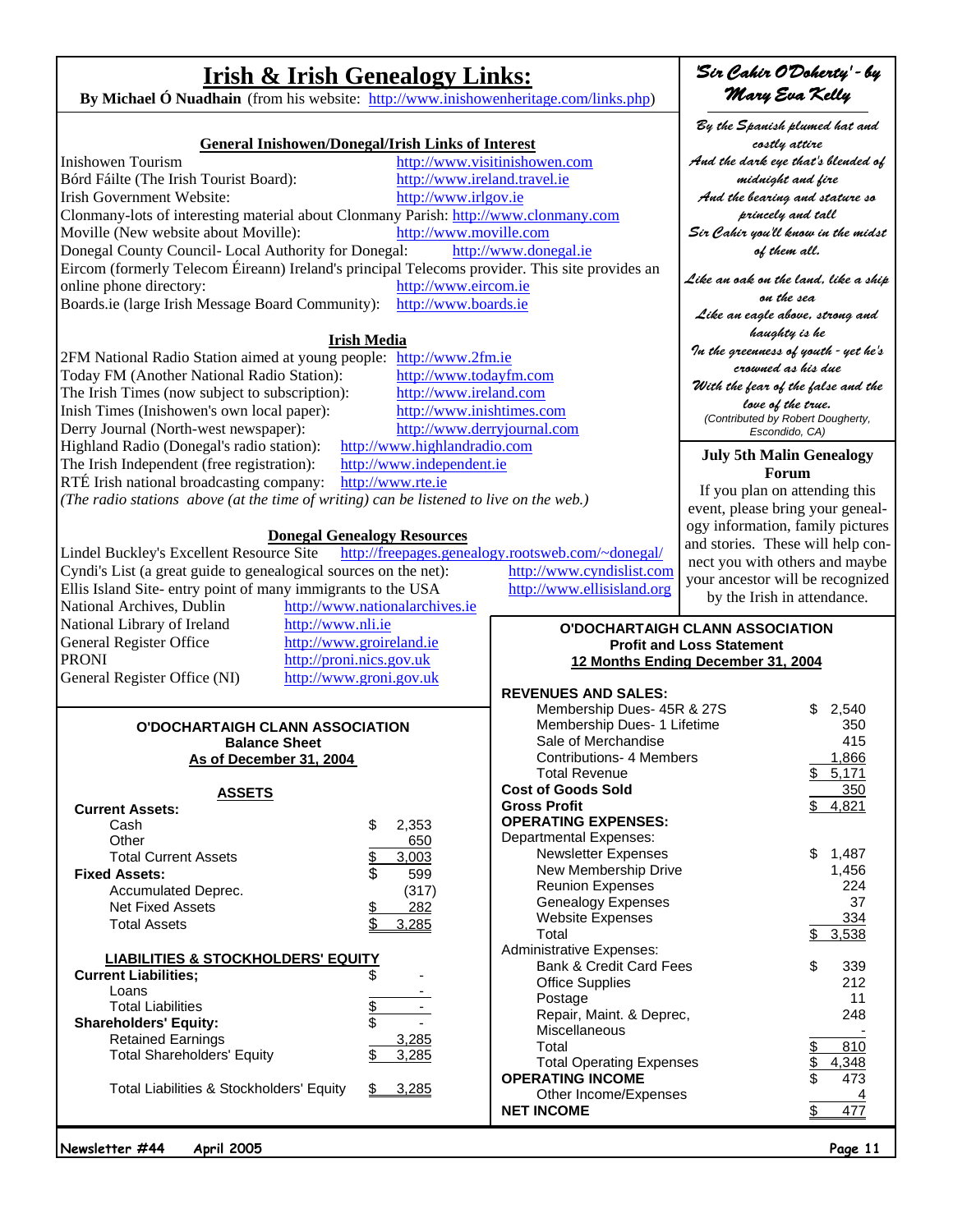### **More About Genes - The Irish Really are a Race Apart (Condensed)**

*By Dr. Emmeline Hill, Department of Genetics, Trinity College, Dublin.*

In a recent study, scientists at Trinity College, Dublin, created a new genetic map of the people of Ireland. By comparing this map with European genetic maps they have shown that the Irish are one of the last remnants of the pre-Neolithic hunters and gatherers who were living throughout Europe over 10,000 years ago, before the invention of agriculture. The Irish really ARE different.

Surnames in Ireland have been passed from father to son for over a thousand years. The surname system in Ireland is thought to exist as one of the oldest applications of the hereditary surname system in the world. In Ireland it is thought that toponymics (names derived from place names) and nicknames were adopted. For example, the name O'Callaghan comes from the Irish O'Ceallachain, a diminutive of ceallach, which was taken to mean 'frequenter of churches.'

Traditionally, newly married women have taken up residence in the homeland of their husband, meaning that family names have remained in the area of the particular clans or septs for generations. By studying the DNA they could study the genes that were present in a particular region of Ireland over 1,000 years ago, when the surname system was first adopted.

In Issue #88 of **INSIDE IRELAND**, the article "Who are we? - It's in the Genes", outlined the basic science behind genetic studies of populations. Each cell in our body contains a signature of our past. Modern technology allows us to look directly at the amount of variation that had occurred in the genes in these cells over generations of time. Variation accumulates over time through a

random process of mutation. Mutations occur at a constant rate. Therefore, the more different two people are genetically, the longer they have been separated.

Using modern technologies to look at the differences between genes in the different peoples of Ireland, the scientists in Trinity College studied the genes on the Y chromosome. The Y chromosome is the malespecific sex chromosome that is passed from father to son in the same way that surnames are passed from father to son.

By performing a number of genetic tests the scientists were able to identify a particular genetic pattern in the Y chromosome of the Irish. An ancient genetic marker, known as haplogroup 1, was found in most Irish men. Scientists think that most of the population of Western Europe carried this gene over 10,000 years ago. Over time however, through the movement and mixing of people, this gene was diluted in Europe.

The greatest movement and migration of peoples in Europe has been the movement of farmers from the south-east of the continent after the invention of agriculture about 10,000 years ago. The farmers moved with their new technologies north-west into Europe, probably displacing the local huntergatherer populations living there at the time. In this way the haplogroup 1 genes in Europe were diluted, the farmers introducing new and different genes.

This resulted in the formation of a gradient of haplogroup 1 genes throughout the continent, the lowest frequency of these ancient genes being found in Turkey, and the highest frequency in Ireland, with intermediate frequencies in continental populations. In Ireland, 78.1% of all men have the haplogroup 1 gene. Men with Gaelic names have higher frequencies of this ancient marker than men with non-Gaelic names. The most striking finding was that in Connaught, the westernmost point of Europe, almost all men (98.3%) carry this particular gene. This means that the people of Connaught have been relatively isolated, genetically, from the movements of people that shaped the genetic makeup of the rest of the continent. The prevalence of ancient genes in Ireland suggests that the Irish have largely maintained their pre-Neolithic genetic heritage.

By looking at the amount of variation (the number of mutations that have accumulated over time) in the haplogroup 1 genes of these men it was possible for scientists to estimate a date for the origin of the bulk of these genes in the country. They estimated that most of the genetic variation in Ireland has accumulated over the past 4,200 years following the rapid growth of the population at this time. This is the time of the Early Bronze Age in Ireland.

The Early Bronze Age in Ireland saw, among other things, the appearance of megalithic tombs. Newgrange in Co. Meath is the best known example. The scale and magnanimity of these structures suggest that the creators belonged to a large, highly socially evolved society.

Scientists have shown that most of the genes present in Ireland today came from the people who were living at the time of Newgrange and that these people were the descendants of the ancient huntergatherers of Europe.

*(Full Article at: http://mag.insideireland. com/sample19.htm)*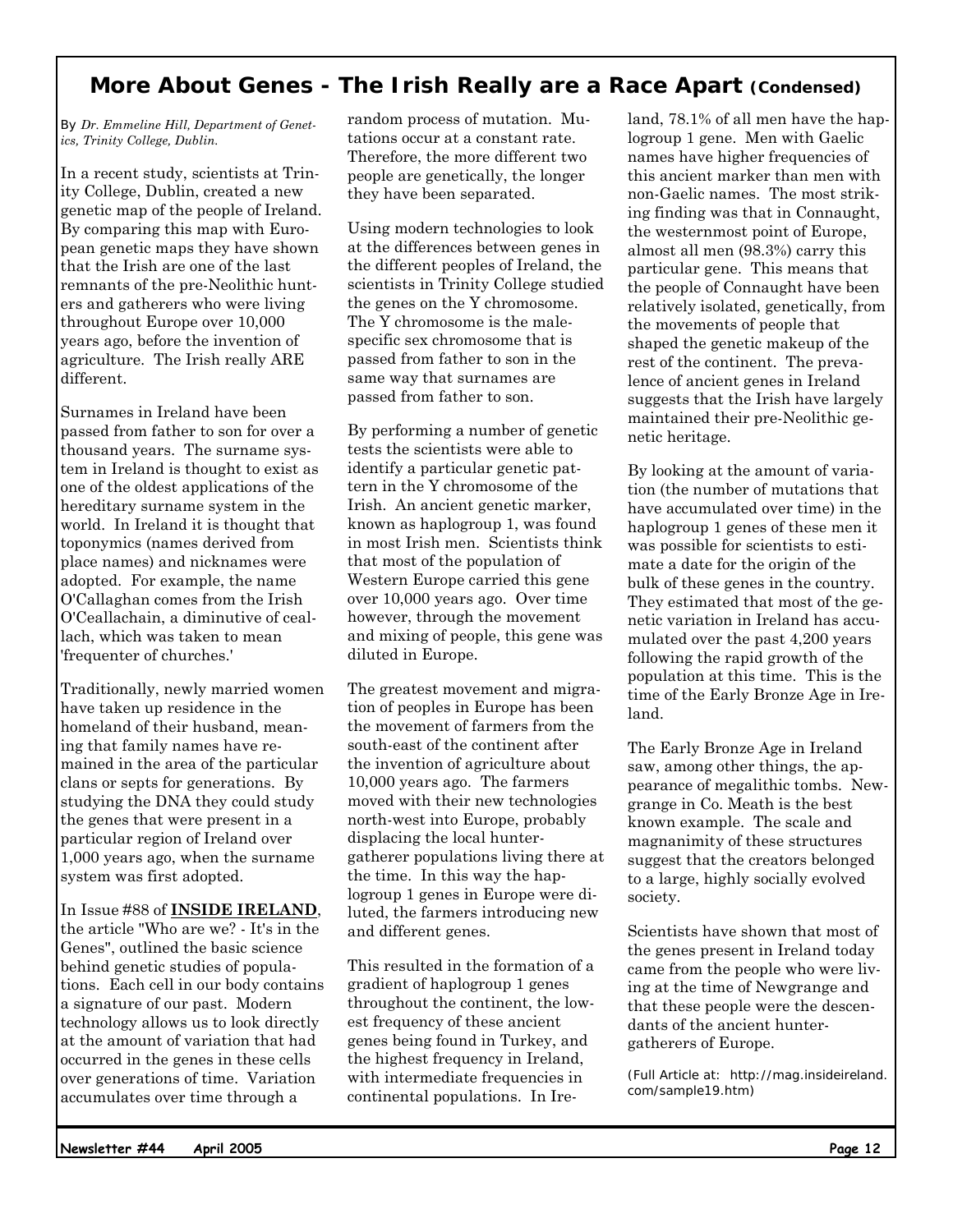# **HISTORICAL SECTION**

The great Connacht

Magh Rath.

### **Development of Heraldry in Ireland**

From: http://www.irishgen.com

Although heraldry as we know it only arrived in Ireland with the Normans in 1169, the old Gaelic families are believed to have had their own ancient form of identifying symbols which appeared on standards (tapered battle flags)<sup>1</sup>. To what degree these were used like heraldic symbols is not known, but it wasn't heraldry as we now know it.

The coats of arms later assumed by the Gaelic family groupings indicate some connection. The families who descended from the various Milesian tribal groupings often had their own common heraldic elements included in their coats of arms. The arms of some families of Eoghanacht descent such as O Connell, O Sullivan Mor and Mac-Carthy include a stag, while some Dalcassian families such as O'Brien, O'Meara', O'Grady, (Mac) Considine, MacMahon, MacNamara, O Hickey, O Heffernan and (Mac)Clancy include one or more lions. Many families descended from the Race of Ír (or Clanna Rory) such as O Mo(o)re, MacGennis, MacCartan, O Connor of Kerry, Mulledy, MacRandall, and O'Farrell include a golden lion rampant in a green field on their arms. The twelfth century Book of Leinster refers to 'a yellow lion on green satin, the emblem of the Craobh Rua' at the battle of

group of families, the O'Conors, and many other septs who were connected with them such as O Flanagan, O'Beirne and others, all used the symbol of an oak tree in their arms. The oak tree was worshipped by the Celts. It was associated with power, strength and leadership and there was often a sacred oak tree beside the family ring fort.

At the very least, the Gaelic families were very aware of their common descent from the main family groupings, and their arms were regarded as the property of the sept rather than being strictly hereditary within a single family.

The Red Hand of the 0 Neills, also occurs in the arms of other Gaelic families. The son of Bolg or Nuadu, the Celtic sun god, who was believed to be the divine ancestor of all the Celts, was known as Labraid Lamhdhearg, or 'Labraid (Lowry) of the Red Hand'. The sun-god was seen as a powerful force by the Celts and earlier races. The red hand is also used as the emblem of the province of Ulster,

The origin of Norman heraldry was military with simple clear images or devices (ordinaries) designed for immediate recognition in battle. Examples of these are found in the arms of the Fitzgeralds, de Burgos (Burke), Barrys and many other families of Norman origin.

The third grouping was that of the Anglo-Irish, who adopted elaborate coats of arms in the sixteenth and later centuries. They used numerous different characters and elements, often to reflect their family relationships with other families of higher social status. As the Tudor monarchs of England set about subjugating the Gaelic people of Ireland, a systematic policy of 'surrender and regrant' was enforced with a view to consolidating English rule. English 'nobles' took possession of lands and titles.

The Office of Ulster King of Arms was created in 1552 for this purpose, with full control over arms in Ireland. It granted arms to those with Irish titles. Many Gaelic Irish had adopted English style heraldic arms by the mid seventeenth century; it was a matter of survival. The old Gaelic order had been superseded by English ways. They did, however, often still adhere to the ancient Gaelic 'Tanistry' system of inheritance, as distinct from that of primogeniture (eldest son), where by all family members at the level of second cousin could aspire to leadership and be entitled, as they saw it, to use the arms of the sept leader.

The Ulster Office of Arms seemed to accept this situation and it retained its power for almost four hundred years, until 1943, when the title was transferred to the College of Arms in London. The Office of Chief Herald of Ireland was created to continue to fulfil the role in the Republic of Ireland.

### **We are Helping People Twenty Four/Seven**

"I just discovered this website on the O'Dochartaigh Clann and you just can't imagine how thrilled I am about it. I am planning on visiting Ireland for a couple of weeks in the beginning of June, and have been exploring the Internet on information about the Inishowen Peninsula, where my ancestors hailed from. I would like to join and be a member of this organization. Is the address and fee listed on the website accurate?"

*Rowan S. O'Dougherty Grand Rapids, MI* 

"Yes, this is the John Daugherty I was searching for!!! Thank you so much for your post. The information is invaluable. I will most definitely be contacting The Genealogy Center for additional info. I may do an article on this for posting, but I will wait for more info. My posting did open another door, too. Shortly after my post I was contacted by my first cousin Rebecca whom I have not seen for over 20 years! We have made arrangements for a mini-reunion with her and my siblings and the new generations that have come along. I close with a big grin, much happiness and all the best to those who keep the clan site going!" *Jane (Website posting)*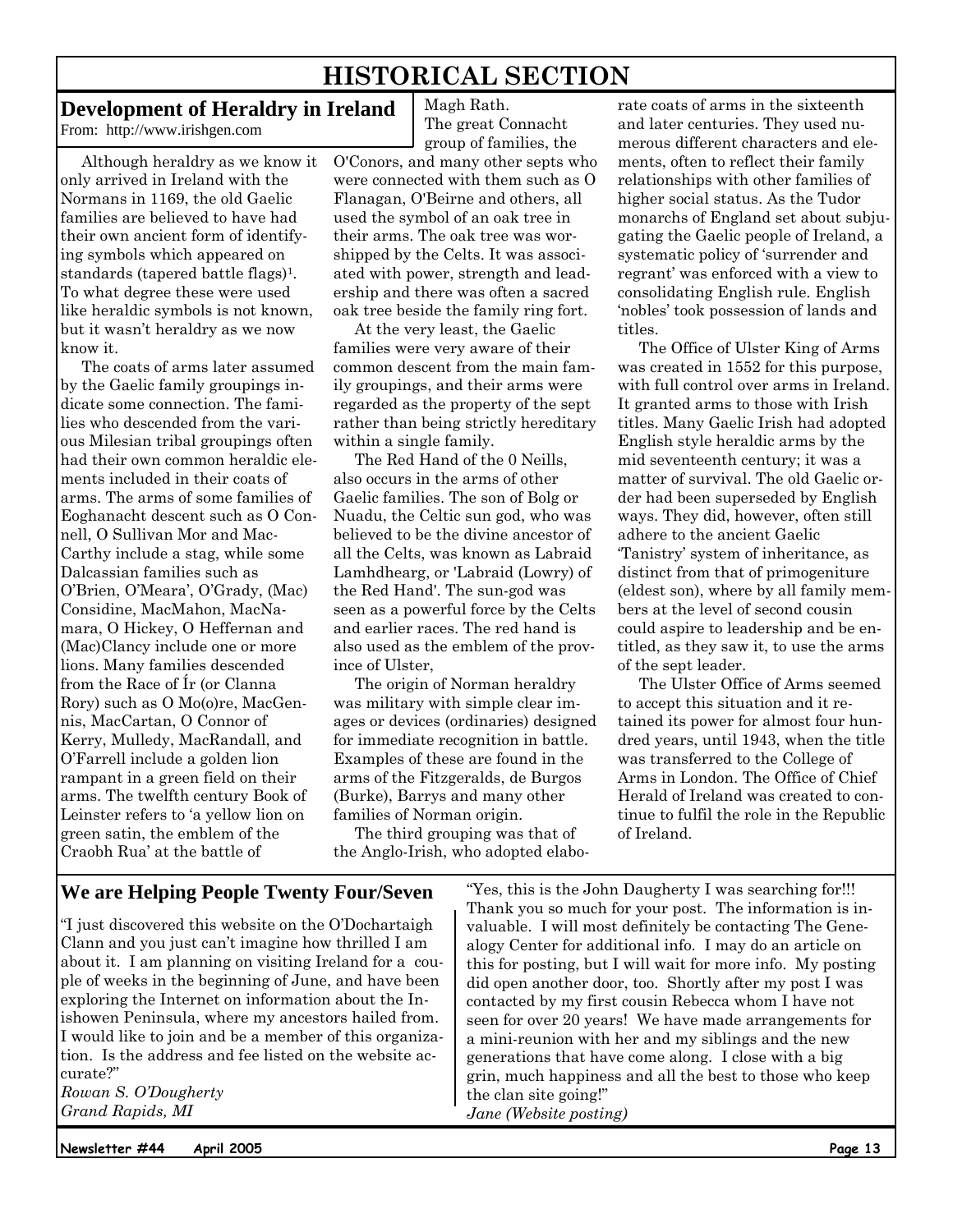# **Beginning Your Irish Research on the Right Foot**

**(From: http://www.legacyfamilytree.com/Newsletter/LN02- 25-2005.asp#10)** 

#### **If you are looking for very good FREE genealogy software, then download the BASIC version of Legacy at www.legacyfamilytree.com**

Mention Irish research and many genealogists groan….that's because on 13 April, 1922, a disastrous fire in the Four Courts building (the Public Record Office) in Dublin, Ireland, destroyed virtually all pre-1901 Irish census records, wills, and Church of Ireland parish registers. The result is that Irish genealogical

research is more difficult than research in the rest of the British Isles -- *More difficult, but not entirely impossible in many in-*

*stances.*

Because the loss of many Irish records, it is highly important that you start your Irish genealogical research in the country of immigration (for example, the United States, Canada, Australia, or New Zealand). Make a comprehensive search of available records in the country of immigration. Search out family traditions; birth, marriage and death records; obituaries; cemetery records; wills; Bibles; census records; plus immigration and naturalization records. Look for the full names of your immigrant ancestors; their dates of birth and/or marriage in Ireland; their place of residence in Ireland; their religion, occupation; dates of emigration, etc. This preliminary research will greatly increase the probability of actually locating Irish records. To have the best chance of success, it is necessary to know at least four things:

- **· The name of the family**
- **· The parish or townland in which they lived**
- **· The approximate date**
- **· Religious affiliation**

A few records were saved from the conflagration and many records can be located at local levels. Reconstructing lost records has been the quest of both historians and genealogists, who have compiled substitute records, plus made available various indices, abstracts, and transcriptions of records that were created before the fire. Despite these



gallant efforts, serious gaps in Irish records remain.

In addition, the highly important registers of births, deaths and marriages, which are indexed by quarters, were not housed in the Four Courts building and so did not burn. Most of these vital records date from 1864. Records for births, deaths and Catholic marriages commenced in 1864. Records for non-Catholic marriages date from 1845. The quarterly indices are available on microfilm through the Family History Library in Salt Lake City. Once a record has been located in an index, it can be ordered from either the General Register Office of Ireland (Dublin) or the General Register Office of Northern Ireland (Belfast).

In addition, there is information available on the Internet. As with other research, you should know the surname, place or residence and approximate date so that you can effectively focus your search on pertinent Web sites.

Here are a few Irish genealogy Internet links to get you started:

**· Cyndi's List - Ireland and Northern Ireland**. Find useful links to 'How To' articles, county Heritage Centres, maps, gazetteers, censuses, cemeteries and more: *http://www.cyndislist.com/ireland.htm*

**· FamilySearch - Family History Library Catalog**. Search the catalog by a specific place in Ireland to learn what records are available in Salt Lake City or that can be ordered through local Family History Centers. Search by surname to find compiled genealogies of your Irish ancestors: *http://www.familysearch.org/Eng/ Library/FHLC/frameset\_fhlc.asp*

**· The General Register Office of Ireland**: *http://www.groireland.ie/* **· The National Archives of Ireland**. Learn how to research your family history and use the records held in the National Archives: *http://www.nationalarchives.ie/index.html*

**· The National Library of Ireland**. Library material much used by family history researchers includes the microfilms of Catholic parish registers, copies of the important nineteenth century land valuations (the Tithe Applotment Books and Griffith's Valuation), trade and social directories, estate records and newspapers: *http://www. nli.ie/default.asp* 

**· The Public Record Office of Northern Ireland (PRONI)**. PRONI hold millions of documents which relate chiefly, but by no means exclusively, to present-day Northern Ireland. The earliest record dates from 1219, with the main concentration of records covering the period 1600 to the present: *http://proni.nics.gov.uk/index.htm*

**· The General Register Office of Northern Ireland (GRONI)**: *http://www.groni.gov.uk/index.htm*

**· IrishGenealogy.com**. Over 200 MB of useful information and databases for Irish researchers: *http://www.irishgenealogy.com*

**· GENUKI: UK and Ireland Genealogy**. A large collection of genealogical information England, Ireland, Scotland, Wales, the Channel Islands, and the Isle of Man: *http://www.genuki.org.uk/big/ irl/* 

**· Genealogical Society of Ireland**. Articles and publications for Irish researchers: *http://www.dun-laoghaire.com/genealogy*

**· North of Ireland Family History Society**. Geared to families with roots in Northern Ireland: *http://www.nifhs.org*

**· Ulster Historical Foundation**. Research services and databases (for members): *http://www.uhf.org.uk*

**· The Irish Ancestral Research Association (TIARA)**. Searchable databases: *http://tiara.ie*

**Origins.net - Irish Origins**. An Irish genealogy search engine service: *http://www.origins.net/cgi-local/redirect.pl? boxid=21&AID=5674051&PID=698882* 

**· Irish Freeholders' Records Database**. Freeholders' records are lists of people entitled to vote, or of people who voted, at elections. A freeholder was a man who owned his land outright (in fee) or who held it by lease: *http://www.proni.gov.uk/freeholders/* 

**· The Church of Ireland Genealogy and Family History**. The archives of the Church of Ireland, and particularly parochial registers of baptisms, marriages, and burials, are a primary source for genealogists and family historians. Although many registers were destroyed in the fire in the Public Record Office of Ireland in 1922, many others have survived and are available to researchers: *http:// www.ireland.anglican.org/library/libroots.html* 

**· Resources pertaining to all of Ireland**: *http://www-personal. umich.edu/~cgaunt/irish.html*

**· World-Wide Genealogy Resources: Ireland, Island of:** *http:// www.genhomepage.com/world.html*

**· Familia***.* The UK and Ireland's guide to genealogical resources in public libraries: *http://www.familia.org.uk/textindex.html*

(Also see articles on ht*tp://www.irishgen.com/guides/index.asp?id=115*)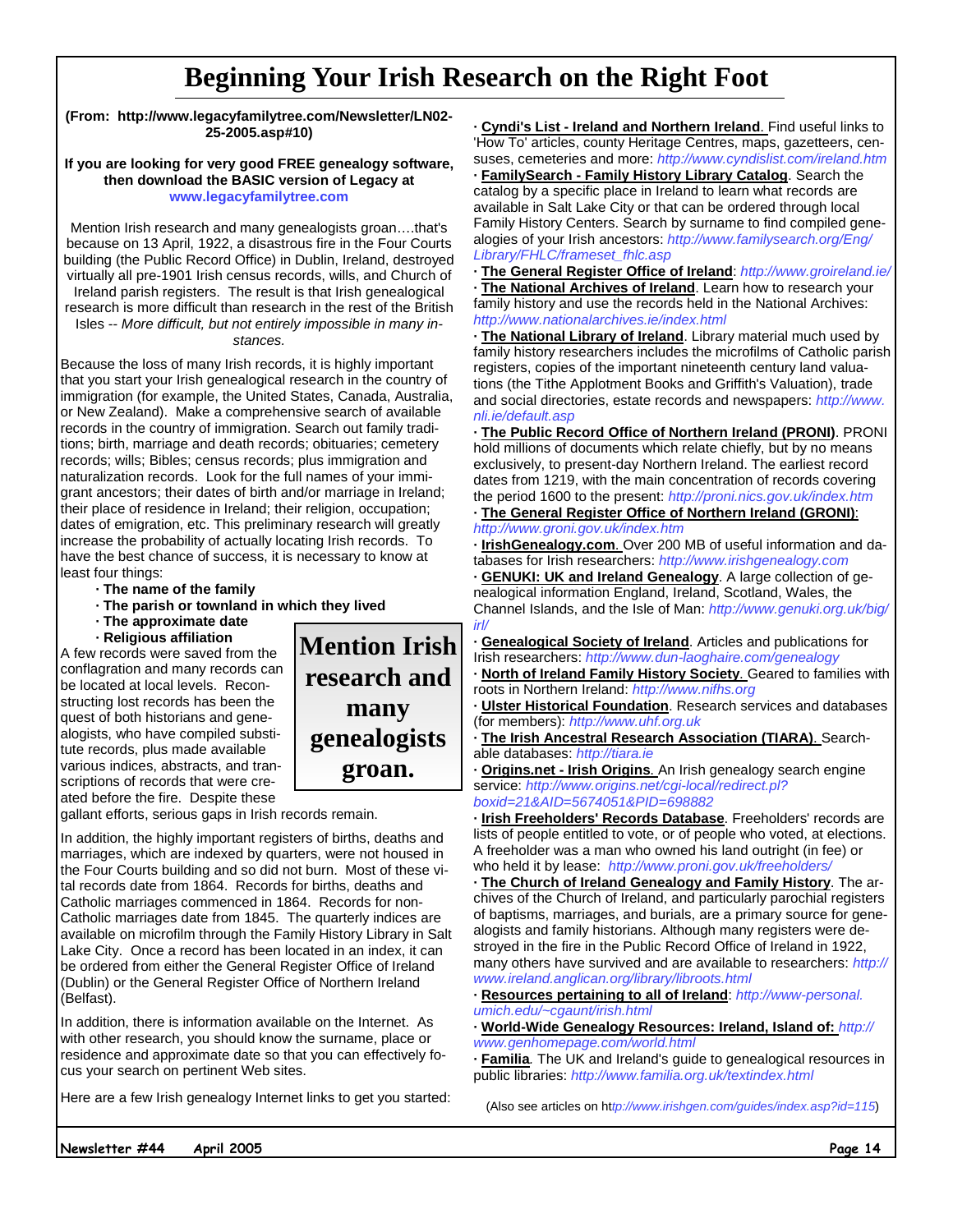### SPRING 2005 PROJECT

We have two teams of researchers who are collecting genealogy information on Kentucky "Daughertys/Doughertys" (see page 3).

During April and May we will be collecting and compiling all the information, and funds, we can just prior to a massive postcard campaign into Kentucky. If you have relatives in Kentucky, or if you have Daughertys or Doughertys that lived in Kentucky, or if you would like to be apart of this new project, then please contact me. It is a great chance for members who are new at genealogy to team up with some experts. It will also be a great learning opportunity for you if you are thinking about leading a team to work on your family tree.

### **Don't Let This be Your Last Issue!**

Without your dues coming in we can no longer finance your subscription. We have had many very generous donators and Lifetime members who have sponsored many of our non-paying members and our new-membership campaigns. The finances are beginning to dry up. We need your support. Please consider keeping your dues current. With everyone's support we will be able to do many wonderful Norris Dougherty, MD Rockford, IL, USA 1/04 projects and hold more regional events.

Michael & Marcella Wisnewski Ketchikan, AK, USA Robert & Irene Dougherty Mesa, AZ, USA<br>Margaret Daugherty Mortin Meza, AZ, USA Audrey M. & G.J. Bailey **Harry Dougherty Northridge, CA, USA Marta Stern Altadena, CA, USA** David & Shirley Daugherty Susan Daugherty **Austell, GA, USA** 

**Member Name** City, State, Coutry Expire<br>
Denis & Marie Matthews Dunoon, NSW, Australia 1/06 Kim Eileen Daugherty Bundoora, VIC, Australia 5/04<br>Mr. Kim Marvyn Doherty Como, WA, Australia 6/05 Mr. Kim Marvyn Doherty Como, WA, Australia 6/05 Wilma Erlandsen Eaton, WA, Australia 1/06<br>Hugh & Betty Doherty Victoria, BC. Canada 1/06 Hugh & Betty Doherty Victoria, BC, Canada 1/06 Dan Doherty Victoria, BC, Canada 1/05 Leland Daugherty Knowlesville, NB, Canada 8/04 Pat Doherty Kitchner, ON, Canada 8/05 Lois & Barry Downs Corunna, ON, Canada  $2/05$ Frances H. Mitchell Lynden, ON, Canada 8/03 Malcolm & Suzanne O'Doherty North Gower, ON, Canada 8/04 Gillian Hakli 02200 Espoo, , Finland 10/06 Moville, Donegal, Ireland 1/05<br>Ketchikan, AK, USA 7/04 **Martin Darity Montgomery, AL, USA LIFE**<br>
Dennis & Carol DeFrain **Goodyear, AZ, USA** 8/04 Dennis & Carol DeFrain Goodyear, AZ, USA 8/04<br>Robert & Irene Dougherty Mesa, AZ, USA 8/05 Margaret Daugherty Mortin Meza, AZ, USA 4/05<br>Penny L. Reeves Tucson, AZ, USA  $1/06$ Penny L. Reeves Tucson, AZ, USA 1/06<br>Audrey M. & G.J. Bailey Santa Paula, CA, USA LIFE Anne McDade Barrett Coeanside, CA, USA 3/05<br>Edgar Daugherity Bigelow Merced, CA, USA 3/07 Edgar Daugherity Bigelow Merced, CA, USA 3/07<br>Colleen Brennan San Ramon, CA, USA 7/05 San Ramon, CA, USA 7/05<br>
Frank J. Butler Santa Maria. CA. USA 6/04 Santa Maria, CA, USA 6/04<br>San Angelo, CA, USA 2/04 Michael & Yong Daughtry San Angelo, CA, USA 2/04<br> **Gary Docherty** Arroyo Grande, CA, USA LIFE Arroyo Grande, CA, USA<br>Carmichael, CA, USA Christopher & Nancy Doherty Carmichael, CA, USA 12/05<br>Bryan Doherty Santa Rosa, CA, USA 8/05 Bryan Doherty Santa Rosa, CA, USA 8/05<br>
James Dougherty Vista, CA, USA 8/03 Vista, CA, USA Robert Dougherty<br>
Lester & Ellen Dougherty<br>
Rocklin, CA, USA 2/06 Lester & Ellen Dougherty Rocklin, CA, USA 2/06<br>Edward & Anne Dougherty Coronado. CA. USA 5/05 Edward & Anne Dougherty Coronado, CA, USA 5/05<br> **Harry Dougherty** Northridge CA USA LIFE Elizabeth J. Moriarty Long Beach, CA, USA 1/05<br>Richard E. Raso Pine Grove, CA, USA 12/04 Pine Grove, CA, USA Donald & Patricia Skidmore Fallbrook, CA, USA 8/03 Cecilia Stewart Santa Maria, CA, USA 8/05 Roger & Eileen Doherty Denver, CO, USA 1/04<br>
Paul & Bethann Doherty Centennial CO USA 2/05 Paul & Bethann Doherty Centennial, CO, USA  $2/05$ L.A. Dougherty Steamboat Springs, CO  $2/04$ Anne Huddle Denver, CO, USA  $3/05$ **Sherry Daugherty Liberato Westminster, CO, USA LIFE Michael Dougherty New Canaan, CT, USA** LIFE  $New Canaan, CT, USA$ **James Bruce Dougherty** Greenwich, CT, USA **LIFE**<br>
Jo Ann Crebbin **Englewood, FL, USA** 8/05 Englewood, FL, USA 8/05<br>Naples, FL, USA 4/04 Carl & Ann Spiess Bradenton, FL, USA 5/05 Bradenton, FL, USA 1/04<br>Austell, GA, USA 4/04

Alice Daugherty Harris Snellville, GA, USA 4/04<br>Thomas B. Daugharty Roswell, GA, USA 11/07 Thomas B. Daugharty Brian J. Doherty Guyton, GA, USA 9/06<br>Ethan & Irma Dougherty Baxley, GA, USA 2/05 Ethan & Irma Dougherty Baxley, GA, USA 2/05<br>Nick & Rachel Dougherty Forest Park, GA, 7/04 Nick & Rachel Dougherty Dr. Nora & Dr. Hugo Zee Atlanta, GA, USA 5/04 Mary Clare Dougherty<br>
Bill & Marilyn Perkins<br>
Boise, ID, USA Bill & Marilyn Perkins Boise, ID, USA 8/04<br>Charles & Jean Daugherty Park Ridge, IL, USA 8/05 Charles & Jean Daugherty Park Ridge, IL, USA 8/05<br>Benton H. Doherty Oak Park, IL, USA 4/05 Benton H. Doherty Oak Park, IL, USA 4/05<br>Harold Dougherty Streator, IL, USA 11/06 Julie Glick Freeport, IL, USA 8/03<br>Donna & William Hart Greenville, IL 5/04 Donna & William Hart Greenville, IL 5/04 Thomas & Katherine Kelly Northbrook, IL 8/03<br>Dennis & Mary Urban Lisle, IL, USA 8/03 Dennis & Mary Urban Lisle, IL, USA 8/03<br>Michael & Angela Way Plano, IL, USA 8/05 Michael & Angela Way Plano, IL, USA<br>Raymond & Donna Doherty Merrillville, IN Raymond & Donna Doherty Merrillville, IN 5/04<br>Elizabeth Savich Bloomington, IN 8/03 Elinore Tippenhaver Jeane M. Vest Georgetown, IN 8/04<br>Sharon & Larry Weaver Fort Wayne, IN 2/05 Sharon & Larry Weaver Fort Wayne, IN 2/05<br>Jack Daugherty Parsons, KS, USA 8/03 Patricia Moore Topeka, KS, USA 1/04<br>John T. or Betty Dougherty Louisville, KY. 8/05 John T. or Betty Dougherty Louisville, KY, 8/05<br>Maureen & Bill Pimley Kenner LA USA 7/04 Maureen & Bill Pimley John C. & Jean R. Daugherty Framingham, MA 8/03 Louise Doherty<br>
West Roxbury, MA 8/05<br>
West Roxbury, MA 8/04 Daniel & June Doherty, Sr. Holyoke, MA 8/04 Michael Doherty Malden, MA 5/05 Robert & Rita Doherty Woburn, MA 4/05 MaryEllen Doherty Whitman, MA 7/05 Mary Murray Plymouth, MA,  $1/04$ <br>Joan Sweeney Salem, MA, USA  $1/06$ Pau & Anna M. Welch Woburn, MA, 8/04<br>Margaret E. Dougherty Catonsville, MD 5/05 Margaret E. Dougherty Catonsville, MD 5/05<br>David & Beverly Dougherty Potomac, MD 5/04 David & Beverly Dougherty Anne Marie Hules Huntingtown, MD 3/06<br>Howard & Gail Levo Crofton, MD, USA 8/05 Daniel J. O'Doherty Nancy Monaghan Jonesport, ME 1/04<br>James & Ellen Beale Bloomfield Hills, MI 11/04 James & Ellen Beale Bloomfield Hills, MI 11/04<br>David & Sally Daugherty Bridgeport, MI, USA 8/06 Thomas & Janine Doherty Flint, MI, USA 8/03<br>Del & Deb Doherty Saginaw, MI, USA 1/06 Francis & Ruth Doherty Brown City, MI 8/04<br>Brian & Mary Dougherty Holly, MI, USA 1/06 Brian & Mary Dougherty Holly, MI, USA 1/06<br>Dave Dougherty Burton, MI, USA 3/05 Nichlena Dougherty Mary & James Dougherty Lansing, MI, USA 9/05 **Cameron Dougherty** Grandville, MI **LIFE**<br>Marilyn Graham Stanford, MI, USA 2/04 Albert & Barbara Jacobs Bruce, MI, USA 9/05<br>Elizabeth Kerstens Plymouth, MI, USA 11/04 Helen or Garrett Kerstens Richard Miller Shelbyville, MI 1/06<br>Rowan S. O'Dougherty Grand Rapids, MI 3/06 Rowan S. O'Dougherty Grand Rapids, MI 3/06<br>
John & Diane Dockerty Rochester MN 6/04 John & Diane Dockerty Rochester, MN,<br>John J. & Meric Dougherty Excelsior, MN, USA John J. & Meric Dougherty Excelsior, MN, USA 8/03 Norman & Marquerite Hewitt Duluth, MN, USA 1/04<br>Christy Brandt MARSHALL, MO 2/06 Christy Brandt MARSHALL, MO Paul E. Doherty Kansas City, MO 9/05 Ronald & Marilyn Dougherty Florissant, MO 3/05 Lemuel A. Dougherty Kirkwood, MO, USA 8/03

**Steve Daugherty** Ringgold, GA, USA **LIFE**  Streator, IL, USA Bloomington, IN 8/03<br>Muncie, IN, USA 1/04 Parsons, KS, USA West Roxbury, MA Salem, MA, USA<br>Woburn, MA, Crofton, MD, USA 8/05<br>Baltimore, MD 6/04 Bridgeport, MI, USA Saginaw, MI, USA 1/06<br>Brown City, MI 8/04 Burton, MI, USA  $3/05$ <br>Atlanta, MI, USA  $1/06$ Stanford, MI, USA 2/04 Plymouth, MI, USA 11/04<br>Plymouth, MI, USA 6/05

Margaret Bates Patrick & Rita Dougherty Margaret Baxter Laurabeth Breeding P, Shawn & Sheila Dougherty Carolyn Smith William Dougherty Rodman Daugherty Lawrence T. Doherty Michael "Doc" Dougherty Jay Docherty Thomas & Patricia Dougherty Scott & Jacqueline Daughtry Muriel Dougherty Reaves Dorothy S. LeFort David F. Doherty Neil J. Abelson Gerald S. Doherty James D. Dougherty Mary Therese Dougherty Fran King Michael & Dorothy Doherty Robert E. & Winnie Doherty Ed & Eva Dougherty Nicholas & Jane Kaschak Joanne Bollman Michelle Brecht Christie Mann David & Mary Richen Timothy Antosy Margaret Calciano Michael R. Daugherty Paul E. & Theda Daugherty Tom Doherty Thomas & Tracy Dougherty John D. Dougherty Patrick T. Dougherty Fred & Dorothy Daugherty Albert & Colin Dougherty Thomas & Karen Doherty Coleman Corser John & Virginia Daugherty Gaylord & Royce Daugherty William Doherty Michael J. Dougherty Joel Dougherty Steve Dougherty Dorothy Jean Leaming Mr. & Mrs. Odell Sears Emily Simpson Norma Voight Gerald Daughtrey Steven & Kathy Dougherty Joseph & Helen Doherty Kenneth Dougherty Kathleen Gannon Presh Henry Ethel Hersey Mary McGonigle Jeremy Stolecki Kristina L. Wenger Michael P. Dougherty **Arden & Eva Gremmert** 

> Elizabeth & Richard Herzfeld William & Wanda Daughtrey

#### **SPRING PROJECT WORK TO BE DONE:**

1- We need to compile individual genealogies into one database. If you have experience in this, please contact us.

2- We will need a website or a special area on our website prepared with our message to those we are contacting and have an area prepared for our contacts to post their replies.

3- We have a postcard to design, print and mail to over 1300 addresses.

4- We will need people to contact those who reply to our postcard.

5- We will need one or two individuals to accept genealogy data sent in to us in response to our plea for information.

6- We would like to raise \$200 to cover half the cost of this project. We'd love to have you apart of this clan-wide project! *Contact me (Cameron Dougherty) at odochartaigh@sbcglobal.net*

| Kansas City, MO, USA 3/06               |       |
|-----------------------------------------|-------|
|                                         |       |
|                                         |       |
| Columbia, MO, USA                       | 8/03  |
| New Bern, NC, USA                       | 8/04  |
| Hendersonville, NC                      | 6/04  |
| Oriental, NC, USA                       | 12/04 |
|                                         |       |
| New Bern, NC, USA                       | 4/06  |
| Lincoln, NE, USA                        | 2/05  |
| Winchester, NH, USA                     | 4/04  |
| Groveton, NH, USA                       | 1/06  |
|                                         |       |
| Milford, NH, USA                        | 1/06  |
| Lafayette, NJ, USA                      | 4/05  |
| Northfield, NJ, USA                     | 5/04  |
| Albuquerque, NM                         | 5/04  |
|                                         |       |
| Albuquerque, NM,                        | 5/04  |
| Sparks, NV, USA                         | 1/05  |
| Carmel, NY USA                          | 11/02 |
| Port Jefferson, NY                      | 3/05  |
|                                         |       |
| Massapequa Park, NY                     | 1/05  |
| Larchmont, NY, USA                      | 12/04 |
|                                         | 1/04  |
| Kingston, NY, USA<br>Attica, NY, USA    | 8/03  |
|                                         |       |
| Bowling Green, OH                       | 8/03  |
| Columbus, OH, USA                       | 2/04  |
| Norwalk, OH, USA                        | 2/06  |
| Steubenville, OH, USA                   | 8/05  |
|                                         |       |
| Waldport, OR, USA                       | 2/06  |
| Lake Oswego, OR                         | 7/05  |
| Haines, OR, USA                         | 1/06  |
| Portland, OR, USA                       | 5/04  |
|                                         |       |
| Shillington, PA, USA                    | 3/05  |
| Morrisville, PA, USA                    | 3/05  |
| Kittanning, PA, USA                     | 2/06  |
|                                         | 5/05  |
| Columbia, PA, USA<br>Albrightsville, PA |       |
|                                         | 1/06  |
|                                         |       |
| Doylestown, PA, USA                     | 8/05  |
|                                         |       |
| Mountaintop, PA, USA                    | 1/04  |
| Sioux Falls, SD, USA                    | 8/04  |
|                                         | 8/04  |
|                                         | 8/03  |
| Memphis, TN, USA<br>Knoxville, TN, USA  |       |
| Germantown, TN                          | 3/06  |
|                                         | 2/05  |
|                                         | 6/05  |
| Austin, TX, USA<br>Livingston, TX, USA  | 1/04  |
| Euless, TX, USA                         | 1/04  |
|                                         |       |
| Fort Worth, TX, USA<br>Conroe, TX, USA  | 1/04  |
| Irving, TX, USA                         | 3/05  |
| El Paso, TX, USA                        | 8/03  |
|                                         |       |
| Sanantonio, TX, USA                     | 11/05 |
| Brownfield, TX, USA                     | 5/04  |
| Georgetown, TX, USA                     | 1/04  |
| Fredericksburg, TX                      | 6/04  |
|                                         |       |
| Farminton, UT, USA                      | 4/05  |
|                                         | 5/04  |
| Park City, UT, USA<br>Richmond, VA, USA | 3/05  |
|                                         | 3/05  |
| Midlothian, VA, USA                     | 5/06  |
| Sterling, VA, USA                       |       |
| Virginia Beach, VA                      | 3/06  |
| Chesapeake, VA, USA                     | 1/06  |
|                                         | 3/06  |
| Virginia Beach, VA                      | 9/04  |
| Chesapeake, VA, USA                     |       |
| Mechanicsville, VA                      | 3/06  |
| Summer, WA, USA                         | 1/04  |
| Carnation, WA, USA                      | LIFE  |
|                                         | 5/04  |
| Milwaukee, WI, USA<br>Waleska, GA, USA  | 3/05  |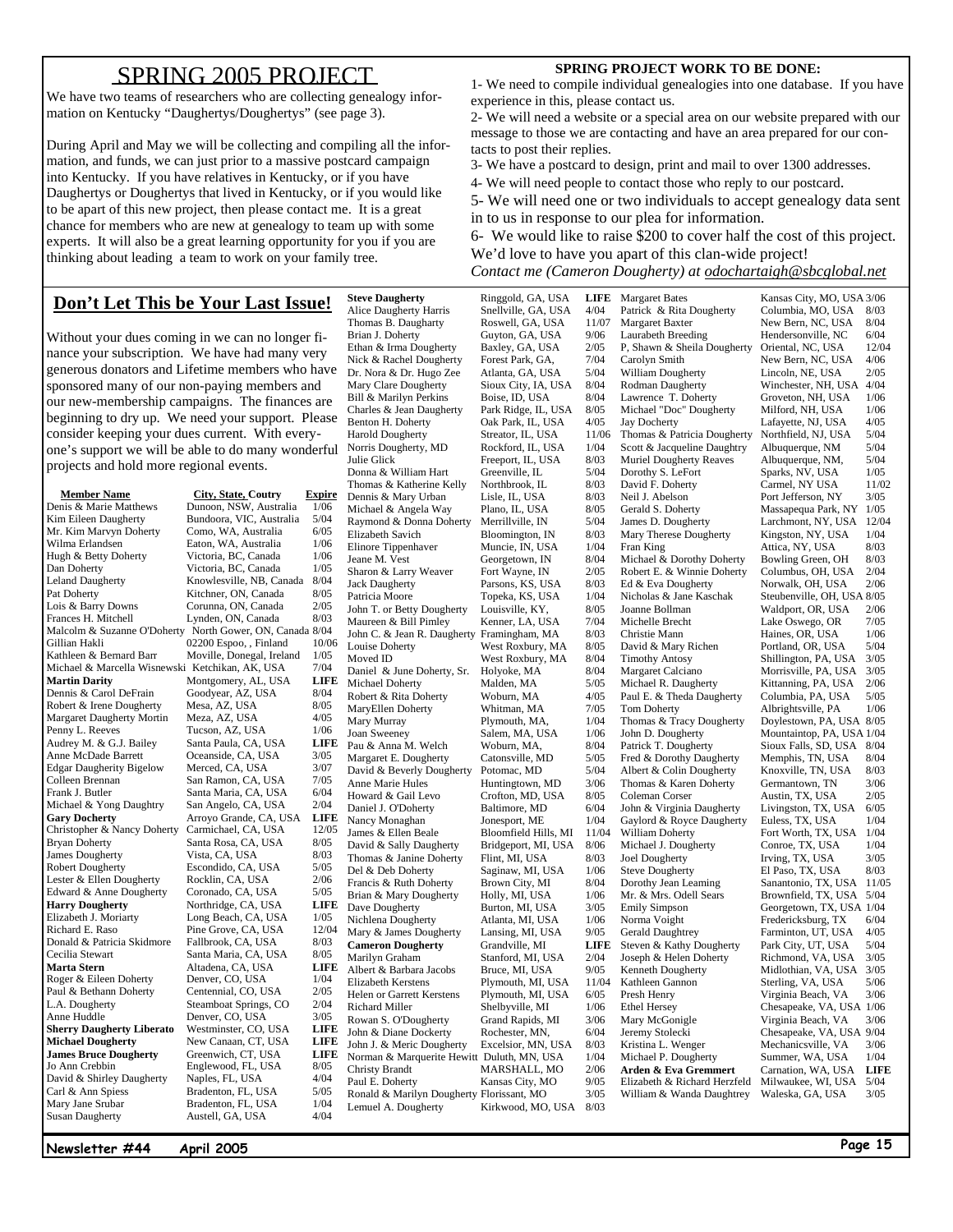#### **Celtic Christianity**

 Author: Lianne Bruynell Lopes Published on: November 9, 2001 (Contributed by Brian Baker)

Celtic crosses can be seen all over the Irish countryside, as proud sentinels guarding churches, as grave markers, and in some places, as stand alone monuments to some Irish saint. The Celtic cross is unique, and a beautiful symbol of Christianity

in Ireland. Before the coming of Christianity, the celts ruled the Emerald Isle. They were a pagan group who worshiped the sun as a deity. The symbol of the sun was a disk, often with rays shooting from the center. However, when Christian missionaries took the Gospel to Ireland, rather than brutally stamping out all common symbolism, they Christianized them. They took pagan beliefs and showed the people Christian truths. Jesus Christ, the Son of God, took the place of the sun god. His sym-

bol, the cross, was added to the sun disk to form what we now recognize as the Celtic cross.

Christianity, although not readily accepted at first, (as seen by the failure of St. Palladius whose ministry predated St. Patrick's) eventually swept Ireland like a storm. The Celts, passionate people in whatever endeavor they undertook, eventually embraced Christianity with a fervor not often

seen in other parts of Europe. Monasteries, churches, and seminaries soon popped up all over the land as more and more people turned from their pagan ways. The Irish Celts so embraced Christianity, they eventually became great world missionaries. St. Columba, who founded the monastery at Iona in Scotland, is one example of this, but there were many others.

Heresies that rocked the Christian church during the fifth and sixth centuries did not

take root in the Celtic church, in Ireland or elsewhere in the British Isles. This is attributed in part to the geographic distance of the British Isles from the mainland. But it could well have been because of the fervor of the Celtic Christians to keep to the Biblical truths they had learned. When the Saxons invaded Britain c. 450 AD, Celtic Christianity was almost wiped out in England, and relegated to a few places in Wales and the north of Britain. But the church in Ireland

remained strong

In the coming centuries, at a time in Western European history that has been called the Dark Ages, Ireland remained a light, not only of Christian beliefs, but of history and literature as well. The Irish have been credited with being the main preservers of culture and literature of the western world after the fall of Rome. One particularly interesting piece of Celtic literature is the Book of

Kells. This is a famous illuminated manuscript containing the four gospels.

The Celtic church produced many notable Christians, now revered as saints. There are many, but among them are: St. Brigit, St. Columba, St. Brendan, and the several different Saints Kieran. (St. Patrick, it should be noted, was the one who took the gospel to the Irish, and therefore not a product of the Irish church.)

#### **The Children**

In the churches we sing of peace on earth, Extolling each man's dignity and worth. What does this mean to the daughters and the sons, As they play in the shadow of the guns? What can they dream of, growing in a land Forever touched by hatred's ugly hand?

The night must surely know their painful cries. The sorrow is reflected in their eyes: Innocent children on the evening news, Learning so young to share their parents' views. We have to believe; there must be a way To help them see the dawn of a new day.

Giving of ourselves, take them one by one; Teach them to walk in the light of the sun. When their time comes, perhaps they will be strong, Stand up straight, and right that which we did wrong. Then some day they may sing of peace on earth, Respecting each man's dignity and worth.

> © 1989, Denise (Dougherty) Abelson All rights reserved. Used by permission of Neil Abelson

#### **Sweet Inishowen**

Sweet Inishowen so renowned in story, Rich in romance over dale and hill, In Patrick's day you were Owen's glory, And down the ages more glorious still.

Your dark green lanes and heath-clad mountains, Your sun-kissed summits and golden strands, Your shady glens and your glittering fountains Proclaim the wonders of Nature's hands.

By Foyle's cool wave or the Lake of Shadows, I love to linger and rest awhile; Or in Birdstown Glen or Culdaff's green meadows Hear the birds with sweet songs the hours beguile.

Your hills that I love have purple heather, Where O'Doherty chieftains once help sway. 'Tis pleasant to sit there in summer weather, Watching the sunsets at close of day.

 *James Green* 

| Derry.<br><b>Belfast</b><br>Donegal.                                                                                 | <b>Mileage Chart for Ireland</b>                 |                  |                      |                                         | (Distances are in Miles)                   |                       |                                   |                             |                              | Derry                      |                                    | Cork<br>266               | Belfast 141<br>264<br>73 | Athlone<br>136<br>130 |
|----------------------------------------------------------------------------------------------------------------------|--------------------------------------------------|------------------|----------------------|-----------------------------------------|--------------------------------------------|-----------------------|-----------------------------------|-----------------------------|------------------------------|----------------------------|------------------------------------|---------------------------|--------------------------|-----------------------|
| <b>Sligo</b><br><b>Dundalk</b><br><b>Roscommon</b><br><b>Dublin</b><br><b>Atlone</b><br>Galway<br>Wicklow            |                                                  |                  |                      |                                         |                                            |                       | Dundalk                           | <b>Dublin</b>               | Donegal<br>53                | 138<br>98                  | 4 3<br>147<br>97                   | 250<br>160<br>202         | 0.4<br>5 <sub>2</sub>    | 114<br>78<br>90       |
| <b>Portlaoise</b><br><b>Shannon</b><br>- Kilkenny<br>Limerick<br>Wexford<br><b>Rosslare</b><br>Waterford<br>illarney |                                                  |                  |                      | Killarney                               | Kilkenny 108                               | Galway<br>123         | 120                               | 148<br>123<br>219<br>50     | 36<br>73<br>92               | 27<br>Q<br>2<br>3<br>5     | 169<br>208<br>27<br>$\overline{A}$ | 130<br>92<br>54           | 190<br>77<br>27          | 58<br>78<br>144       |
| Cork                                                                                                                 | Roscommon<br>Rosslare 150                        | Portlaoise       | 66<br>84             | Limerick<br>7 <sub>1</sub><br>94<br>131 | 69<br>140<br>164<br>1 7 1                  | 70<br>32<br>98<br>6 2 | 65<br>93<br>5 <sub>1</sub><br>170 | 94<br>94<br>153             | 23<br>52<br>91<br>$\Omega$ 1 | 8<br>$\Delta$<br>94<br>243 | 204<br>175<br>31<br>247            | 65<br>08<br>5<br>6<br>129 | 201<br>157<br>39<br>205  | 75<br>46<br>20<br>130 |
| Shannon Airport 146<br><b>Sligo</b> 136                                                                              | 203                                              | 96<br>53         | 86<br>19             | 15<br>144                               | 84<br>-3<br>2 <sub>1</sub>                 | 85<br>5 <sub>2</sub>  | 5 <sub>7</sub><br>86              | 65<br>104                   | 38<br>35                     | 6<br>41                    | 21<br>-8<br>84                     | 80<br>209                 | 215<br>128               | 83<br>73              |
| 182<br>W aterford<br>191<br>39<br><b>Wexford</b><br>56<br>88<br>162<br>W ick low                                     | 95<br>5 <sub>1</sub><br>1 3 3<br>12<br>156<br>72 | 129<br>138<br>23 | 62<br>7 <sub>7</sub> | 80<br>8<br>14                           | 120<br>5<br>208<br>Distance Chart in Miles | 30<br>50              | 13<br>5<br>168                    | 5 <sub>1</sub><br>4 1<br>85 | 98<br>88<br>3 <sub>2</sub>   | 22                         | 238<br>235                         | $\mathbf{R}$<br>6<br>6    | 207<br>9<br>36           | 108<br>117<br>110     |